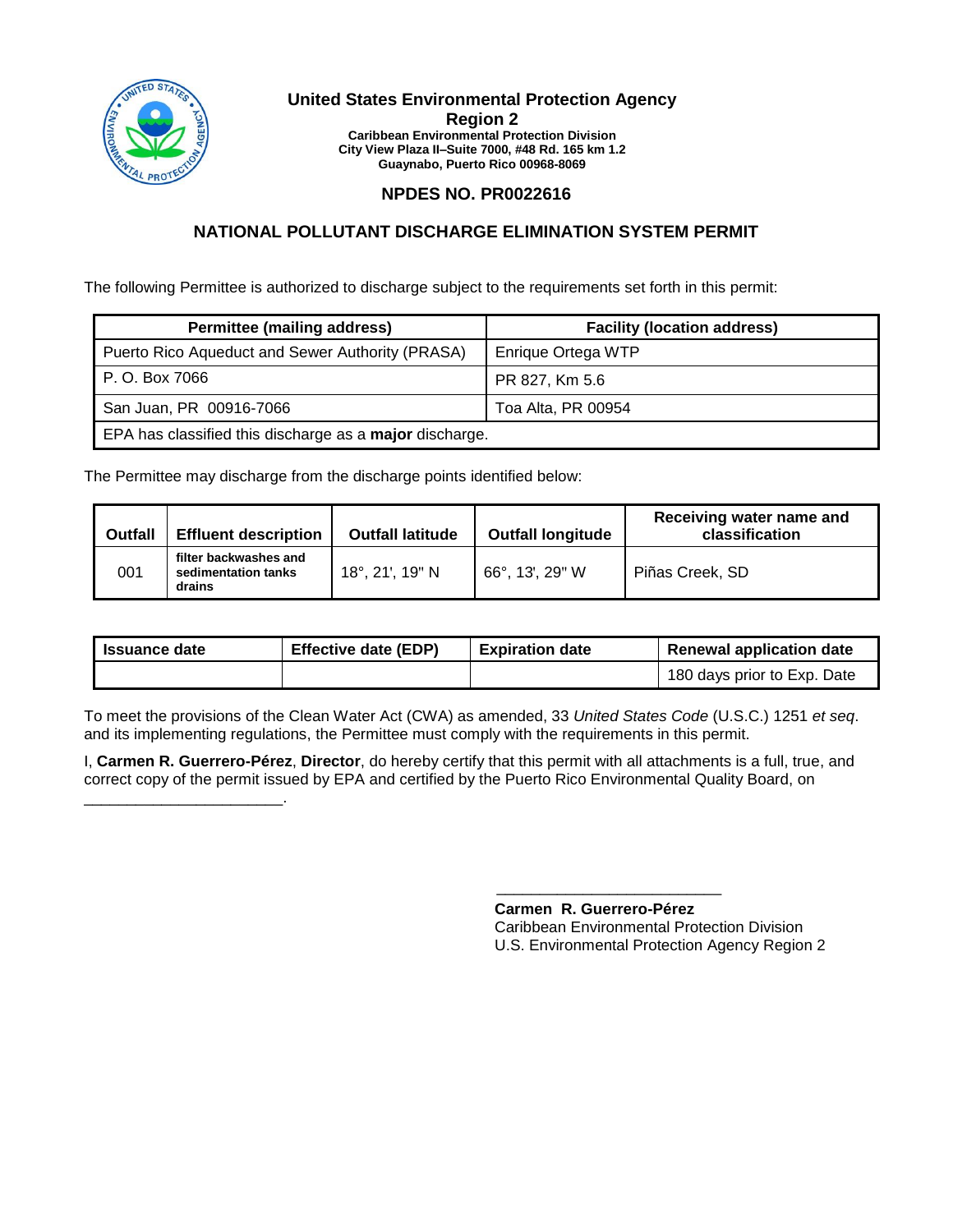# **CONTENTS**

- PART I. [Background](#page-2-0)
- PART II. [Effluent Limitations and Monitoring Requirements](#page-3-0)
- PART III. [Reporting Requirements and Compliance Determination](#page-5-0)
- PART IV. [Standard and Special Conditions](#page-7-0)
- [Attachment A: Definitions](#page-13-0)
- [Attachment B: Standard Conditions](#page-17-0)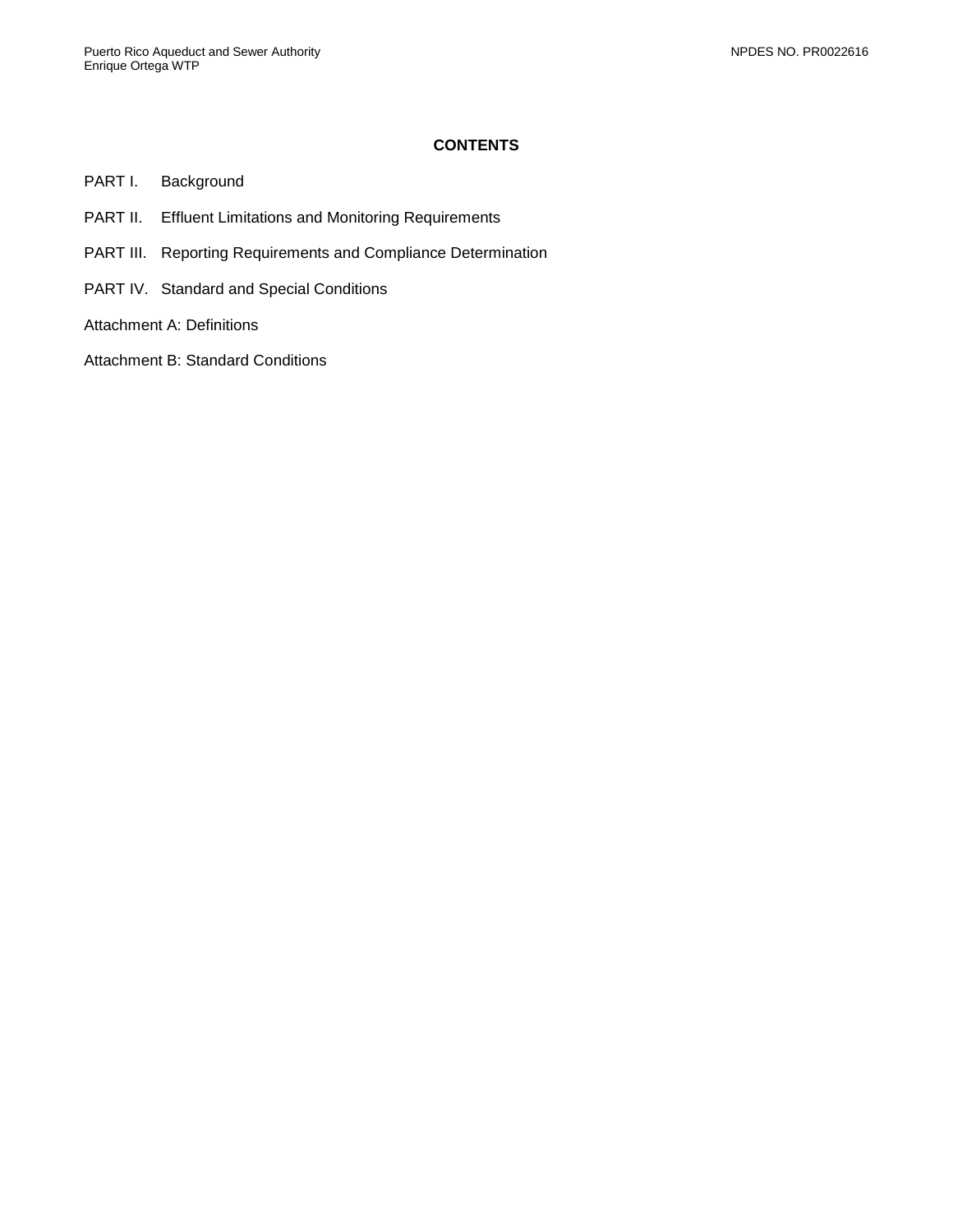# <span id="page-2-0"></span>**PART I. BACKGROUND**

- **A. Rationale for Permit Requirements**. This permit is issued pursuant to CWA section 402 and implementing regulations adopted by EPA. EPA developed the requirements in this permit on the basis of information submitted as part of the complete application and monitoring and reporting requirements, and other available information. This permit contains Technology-Based Effluent Limitations (TBEL) based on a case-by-case determination using Best Professional Judgment (BPJ) in accordance with 40 CFR 125 and Water Quality Based Effluent Limitations (WQBELs) based on the Puerto Rico Water Quality Standards Regulation (PRWQS), as amended. The accompanying Fact Sheet contains detailed information and rationale for permit requirements.
- **B. Water Quality Certificate**. Pursuant to CWA section 401(a)(1), after due consideration of the applicable provisions established in the PRWQS and CWA sections 208(e), 301, 302, 303, 304(e), 306 and 307, on **February 9, 2016** the Puerto Rico Environmental Quality Board (EQB) certified that reasonable assurance was determined that the allowed discharge will not cause violations to the applicable water quality standards for the receiving water body if the limitations and monitoring requirements in the Water Quality Certificate are met. Additional requirements could be required to comply with other sections of the CWA.
- **C. Impaired Waters and Total Maximum Daily Loads (TMDLs)**. This facility does not discharge to an impaired water body.
- **D. Antidegradation and Anti-backsliding Requirements**. The discharge is consistent with the federal antidegradation provisions at 40 CFR 131.12, 72 Federal Register 238 (December 12, 2007, pages 70517- 70526), and EQB's *Anti-Degradation Policy Implementation Procedure* in Attachment A of PRWQS. In addition, **s**ome effluent limitations in this permit are less stringent that those in the previous permit and the rationale for these limitations is provided in the Fact Sheet for this permit. An anti-backsliding analysis has been conducted and EPA has determined that these limitations are consistent with the anti-backsliding requirements at 40 CFR 122.44(l).
- **E. Public Participation**. Federal regulations at 40 CFR 124 require EPA to consider all significant comments on the draft permit received during the public comment period in the development of the final permit. Any comments received will be provided in a Responsiveness Summary issued with the final permit.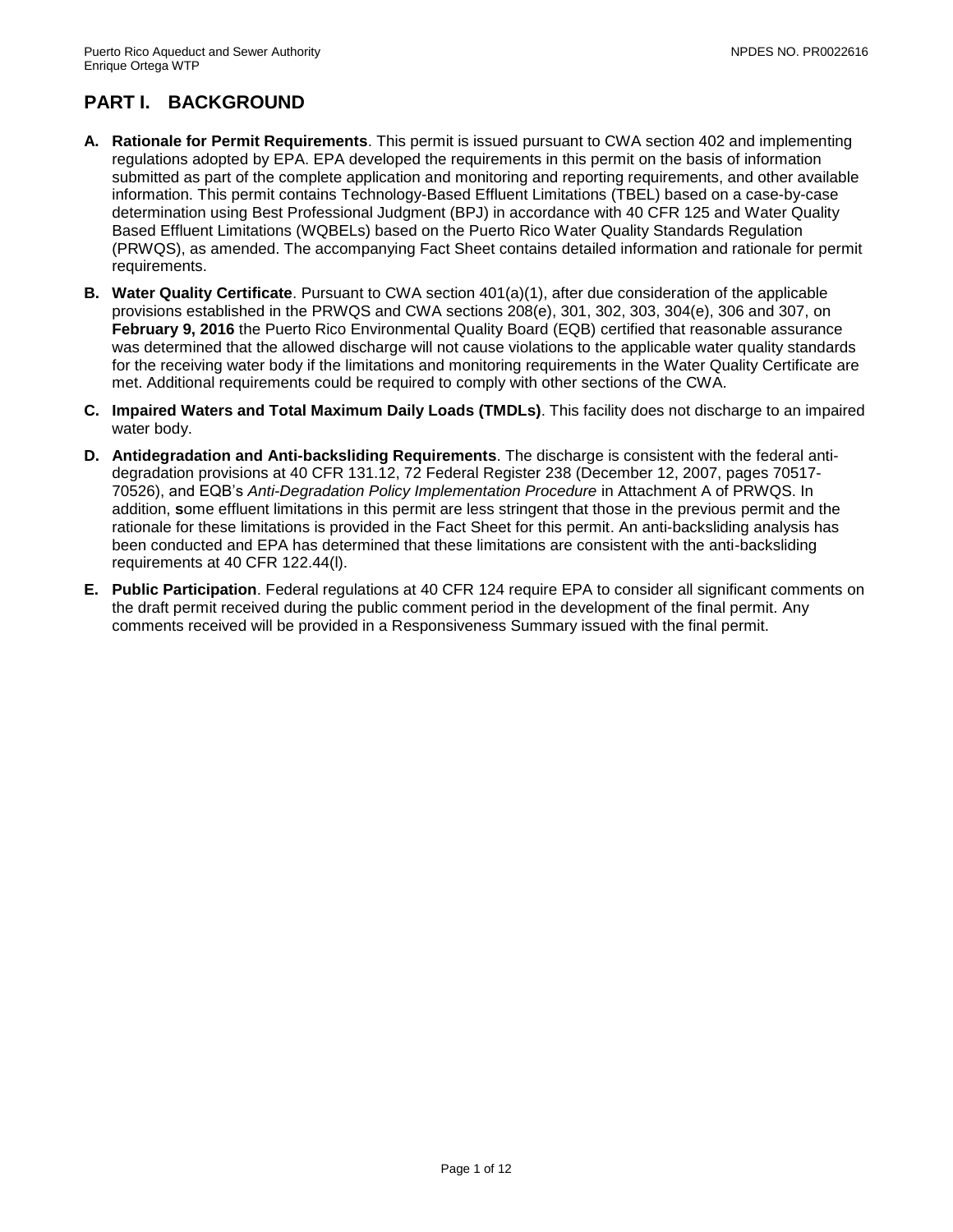# **PART II. EFFLUENT LIMITATIONS AND MONITORING REQUIREMENTS**

### **A. Final Effluent Limitations—Outfall Number 001**

The Permittee must maintain compliance with the following effluent limitations at Outfall **001.** The discharge at Outfall **001** is composed of filters and settling tanks washwaters.

### **Effluent Limitations Table**

<span id="page-3-0"></span>

|                                                     |                 | <b>Effluent limitations</b> |                          |                         | <b>Monitoring requirements</b> |                                         |                  |
|-----------------------------------------------------|-----------------|-----------------------------|--------------------------|-------------------------|--------------------------------|-----------------------------------------|------------------|
| <b>Parameter</b>                                    | <b>Units</b>    | Average<br>monthly          | Average<br>weekly        | <b>Maximum</b><br>daily | <b>Sample</b><br>type          | <b>Minimum</b><br>sampling<br>frequency | <b>Footnotes</b> |
| Arsenic                                             | µg/L            | --                          |                          | 10                      | Grab                           | 1/Month                                 | (6)              |
| BOD <sub>5</sub>                                    | mg/L            | --                          |                          | 5.0                     | 24-Hr<br>Composite             | 1/Month                                 | (6)              |
| Color                                               | Pt-Co<br>Units  | --                          |                          | 15                      | Grab                           | 1/Month                                 |                  |
| Copper                                              | µg/L            | --                          | $- -$                    | 11                      | Grab                           | 1/Month                                 | (6)              |
| Dissolved Oxygen                                    | mg/L            | --                          | $\overline{\phantom{a}}$ | $\geq 5$                | Grab                           | Daily                                   |                  |
| Flow                                                | <b>MGD</b>      | $-$                         | $- -$                    | 4.128                   | Metered                        | Continuous                              | (1), (2)         |
| Lead                                                | µg/L            | --                          | $-$                      | 4.0                     | Grab                           | 1/Month                                 | (6)              |
| pH                                                  | SU              |                             | Minimum 6<br>Maximum 9   |                         | Grab                           | 1/Day                                   |                  |
| <b>Residual Chlorine</b>                            | µg/L            | $-$                         | $\overline{\phantom{a}}$ | 7.5                     | Grab                           | 1/Day                                   | (3)              |
| <b>Sulfates</b>                                     | mg/l            |                             |                          | Monitor                 | Grab                           | Monthly                                 | (5)              |
| Suspended, Colloidal or Settleable<br><b>Solids</b> | mL/L            | --                          |                          | Monitor                 | Grab                           | 1/Day                                   |                  |
| Temperature                                         | $\overline{C}$  | $-$                         | $- -$                    | 32.2                    | Grab                           | 1/Daily                                 |                  |
| Total Ammonia                                       | µg/L            | $-$                         | $-$                      | Monitor                 | Grab                           | 1/Month                                 |                  |
| <b>Total Nitrogen</b>                               | $\mu$ g/L       |                             |                          | Monitor                 | Grab                           | 1/Month                                 | (5)              |
| Turbidity                                           | <b>NTU</b>      | $-1$                        | $- -$                    | 50                      | Grab                           | 1/Month                                 |                  |
| <b>Whole Effluent Toxicity</b>                      | TU <sub>a</sub> |                             |                          | Monitor                 | Grab                           | 1/Quarter                               | (7)              |

**Notes, Footnotes and Abbreviations**

Dashes (--) indicate there are no effluent limitations or monitoring requirements for this parameter.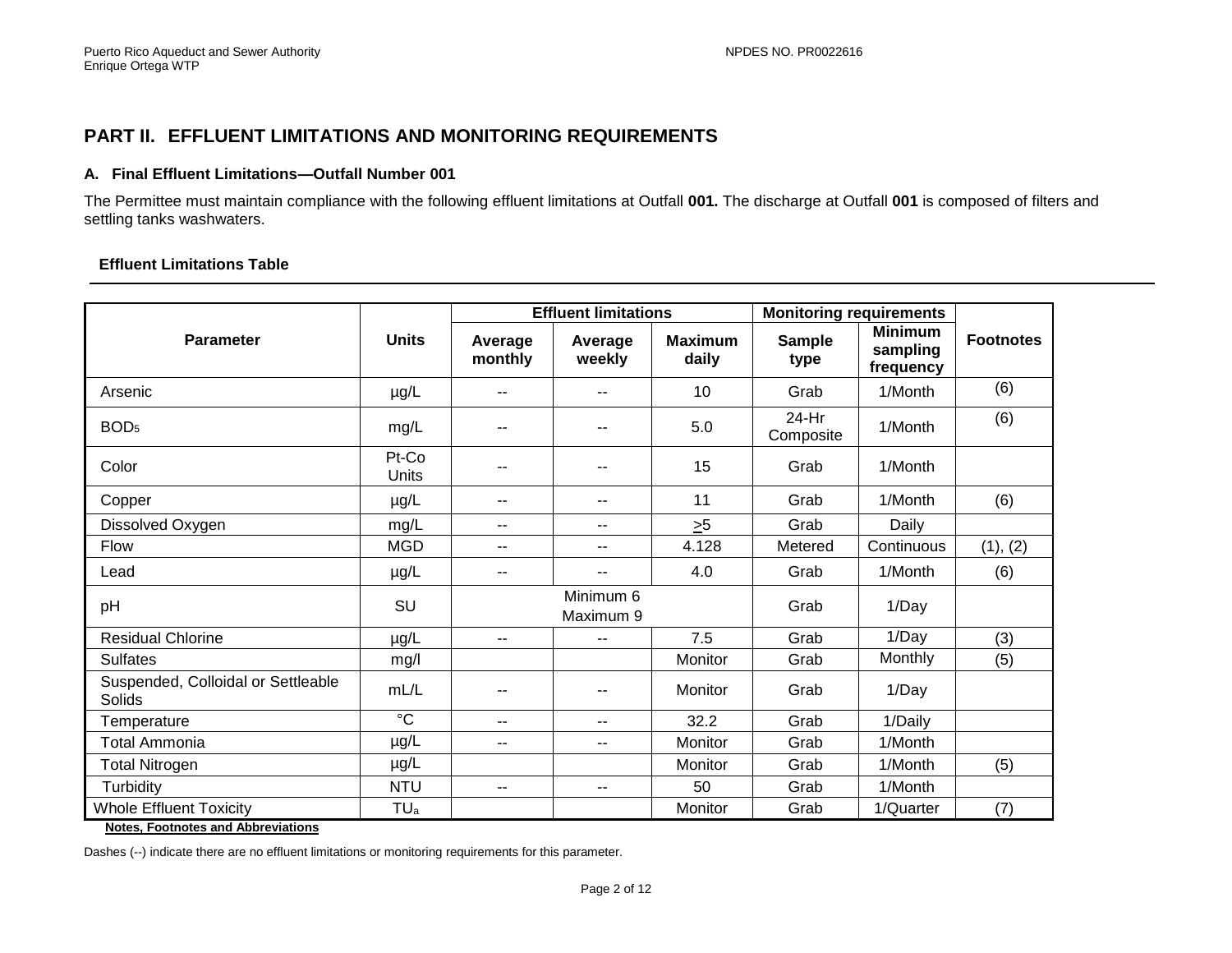All limitations expressed in mass calculated from concentration-based limitations are calculated according to: mass (kg/day) = Flow (MGD) x concentration (mg/L) x 3.78 (kg/L)/(mg)(mgd)

- (1) All flow measurements must achieve accuracy within the range of plus or minus  $(\pm)$  10%.
- (2) This average monthly effluent limitation is expressed as a geometric (or log) mean, based on a minimum of five samples collected for any 30-day period.
- (3) The Permittee must at all times operate the plant to achieve the lowest possible residual chlorine.
- (4) See Special Conditions 6 & 7.
- (5) The permittee shall implement a monthly monitoring program using the analytical method approved by EPA with the lowest possible detection level, in accordance with Rule 1306.2(C) of the PRWQSR, as amended, for one (1) year period, after which they will be conducted annually. The monitoring program shall commence not; later than thirty (30) days after the EDP. The results of the monitoring program shall be submitted to EQB and EPA-Region 2 no later than sixty (60) days of completion of the one (1) year monitoring program. Based on the evaluation of the results obtained, EQB will determine if an effluent limitation is necessary for this parameter. In such case, the WQC will be reopened to include the applicable effluent limitation.
- (6) No Net Addition Limitation
	- If the applicable water quality standard is not exceeded in the inlet, the established effluent limitation shall not be exceeded at the discharge point 001.
	- If the applicable water quality standard is exceeded in the inlet, the same measurement shall be achieved at the discharge point 001.

In order to demonstrate compliance with the No Net Addition Limitation, influent (raw water from Rio La Plata) and effluent (filters backwash and sedimentation tanks drains) monitoring must be conducted at the frequency specified herein. The permitte shall take into consideration the residence time of the influent when scheduling influent and effluent monitoring. The permittee shall report the results of these measurements in the Discharge Monitoring Reports. Alternately, the permittee may forego influent monitoring and comply with the applicable water standard as effluent limitation at the end of the pipe of the discharge.

(7) See Part IV.B.2. *Whole Effluent Toxicity Testing* for monitoring and reporting requirements for acute WET.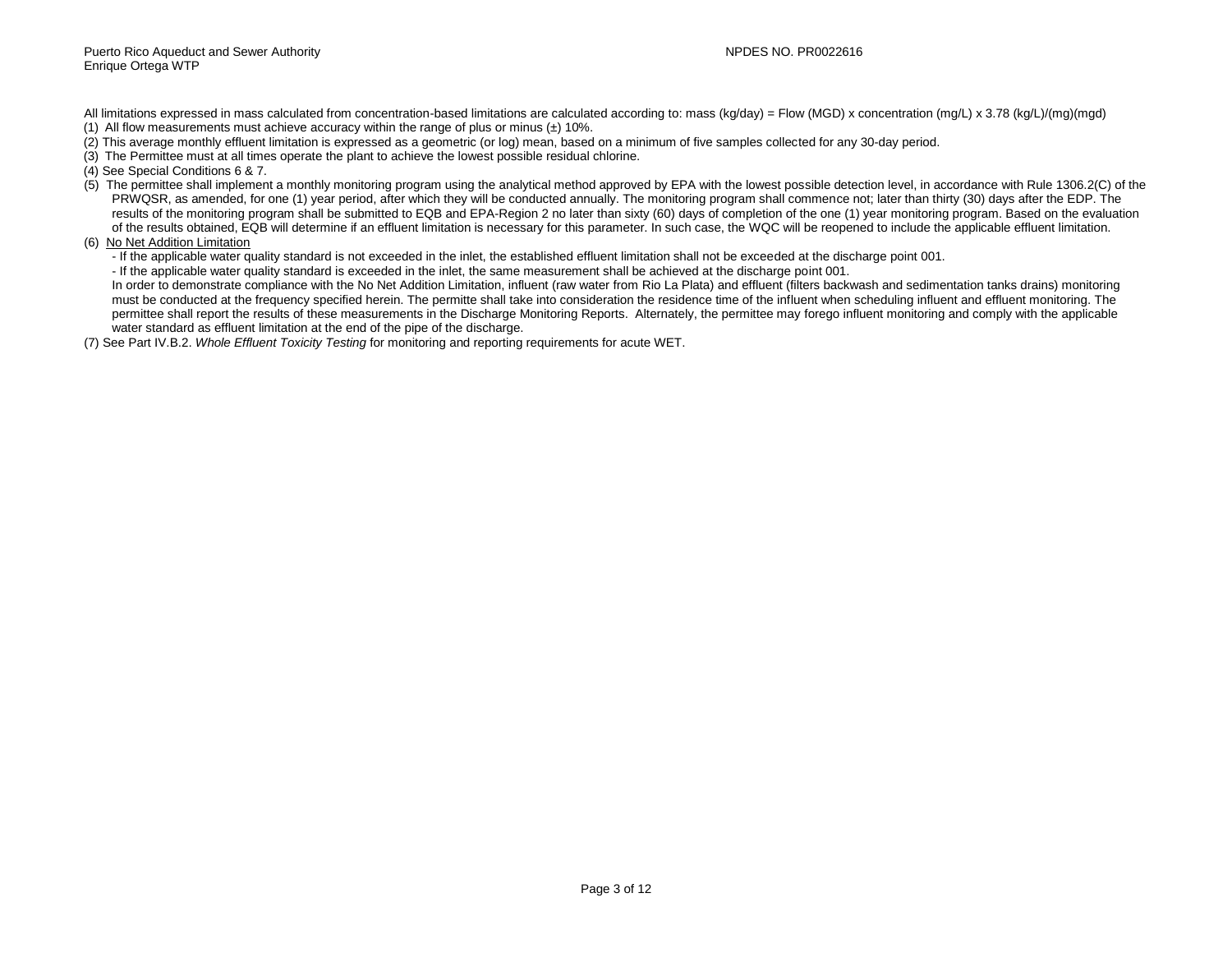# **B. Narrative Limitations**

In accordance with 40 CFR 122.44(d), the permit establishes the following narrative limitations.

- 1. Except by natural causes, no heat may be added to the waters of Puerto Rico, which would cause the temperature of any site to exceed 90 °F (32.2 °C).
- 2. The waters of Puerto Rico must not contain floating debris, scum, or other floating materials attributable to discharges in amounts sufficient to be unsightly or deleterious to the existing or designated uses of the water body.
- 3. Solids from wastewater sources must not cause deposition in or be deleterious to the existing or designated uses of the waters.
- 4. Taste and odor-producing substances must not be present in amounts that will interfere with primary contact recreation, or will render any undesirable taste or odor to edible aquatic life.

#### **C. Monitoring Requirements**

- 1. Effluent monitoring and analyses must be conducted in accordance with EPA test procedures approved under 40 CFR Part 136, *Guidelines Establishing Test Procedures for the Analysis of Pollutants Under the Clean Water Act,* as amended. For situations where there may be interference, refer to *Solutions to Analytical Chemistry Problems with Clean Water Act Methods* (EPA 821-R-07-002). For effluent analyses, the Permittee must use a *Minimum Level (ML)* that is lower than the effluent limitations described in Effluent Limitations Table of this permit. If all published MLs are higher than the effluent limitations, the Permittee must use the test method procedure with the lowest ML. The Permittee must ensure that the laboratory uses a standard calibration where the lowest standard point is equal to or less than the ML. Priority pollutant analysis for metals must measure *total metal*, except as provided under 40 CFR 122.45(c). EPA method 1631E must be used for mercury analysis. Priority pollutant analysis for benzene, ethylbenzene, toluene and xylene must employ either EPA Method 602 or 624. Effluent analysis for xylene must measure *total xylene*.
- 2. The regulations at 40 CFR 122.48 require that all NPDES permits specify monitoring and reporting requirements. All monitoring must be in accordance with Standard Condition *10. Monitoring and records* in Attachment B of this permit.
- 3. Sampling point for Outfall **001** must be located immediately after the primary flow measuring device of the effluent of the treatment system.
- 4. The Permittee must develop and implement a quality assurance (QA) plan for laboratory analyses for effluent and/or receiving water monitoring.

#### **D. Monitoring Locations**

The Permittee must establish the following monitoring locations to demonstrate compliance with the effluent limitations and other requirements in this permit:

### **Monitoring Locations Table**

| <b>Outfall</b> | <b>Monitoring location</b> | <b>Monitoring location description</b>                                                                                                                   |
|----------------|----------------------------|----------------------------------------------------------------------------------------------------------------------------------------------------------|
| 001            | EFF-001                    | The sampling point for discharge 001 shall be located<br>immediately after the primary flow-measuring device of the<br>effluent of the treatment system. |

# <span id="page-5-0"></span>**PART III. REPORTING REQUIREMENTS AND COMPLIANCE DETERMINATION**

#### **A. Reporting Requirements**

1. **Standard Conditions**. The Permittee must comply with all Standard Conditions in section IV.A below and Attachment B of this permit related to monitoring, reporting, and recordkeeping.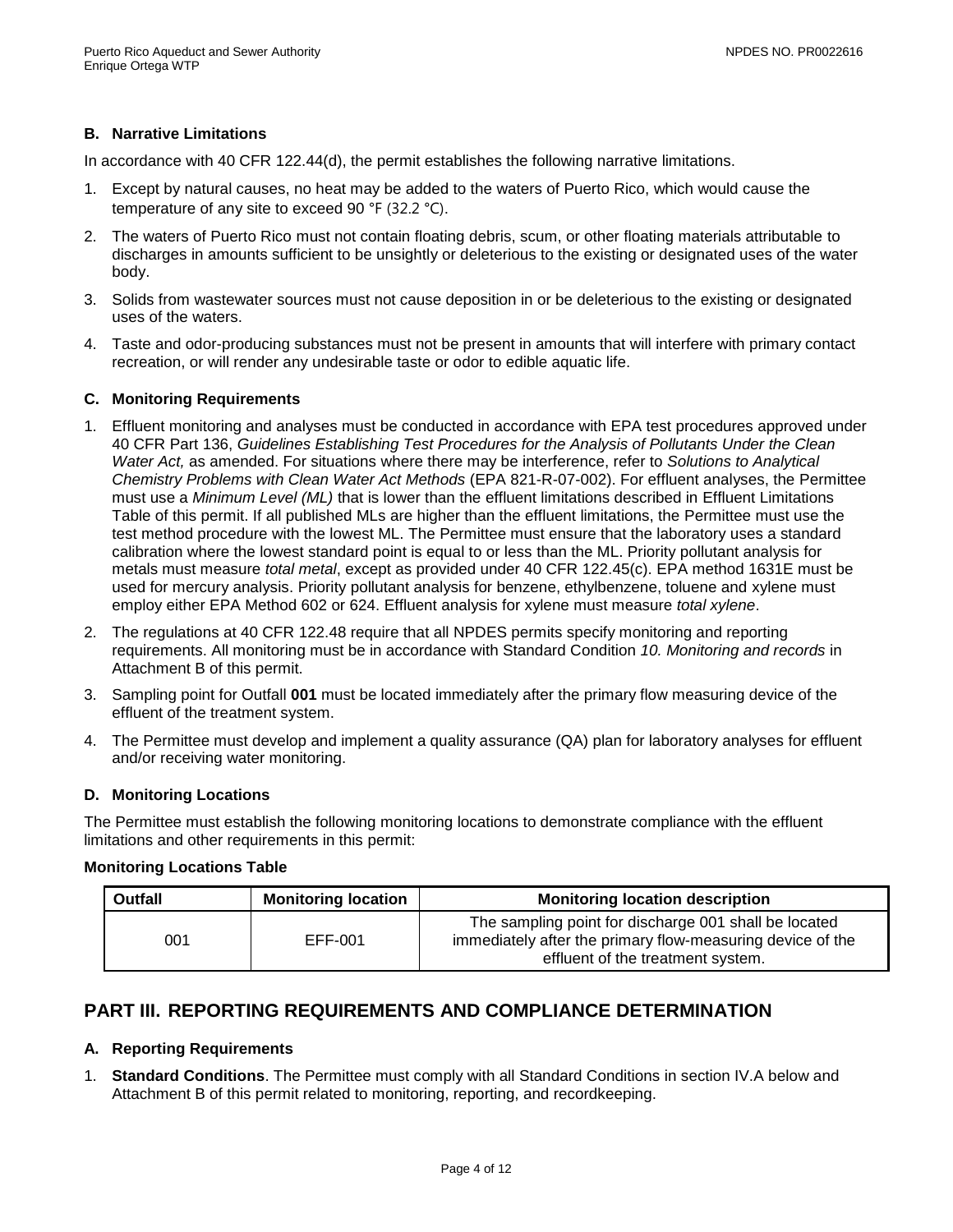- 2. **Monitoring data submission**. The Permittee must either submit monitoring data and other reports to EPA in hard copy form, or report electronically using NetDMR, a web-based tool that allows Permittees to electronically submit discharge monitoring reports (DMRs) and other required reports via a secure internet connection. Specific requirements regarding submittal of data and reports in hard copy form and for submittal using NetDMR are described below:
	- a. **Submittal of Reports in Hard Copy Form**. Hard copy DMR submittals must be submitted in accordance with Standard Condition *12.d. Monitoring reports* in Attachment B of this permit. The Permittee will report the results for all monitoring specified in this permit. The Permittee must submit monthly DMRs including the results of all required monitoring using EPA-approved test methods or other test methods specified in this permit as required by III.A.3. below. If the Permittee monitors any pollutant more frequently than required by the permit using test procedures approved under 40 CFR Part 136, or another method required for an industry-specific waste stream under 40 CFR subchapters N or O, the results of such monitoring must be included in the calculation and reporting of the data submitted in the DMR or sludge reporting form specified by EPA.
	- b. **Submittal of Reports Using NetDMR**. DMRs and reports submitted electronically to EPA must be done using NetDMR at http://www.epa.gov/netdmr. All reports required under the permit must be submitted to EPA as an electronic attachment to the DMR. Once a Permittee submits DMRs and reports using NetDMR, it is not required to submit hard copies of DMRs or other reports to EPA and the EQB. However, Permittees must continue to send hard copies of reports other than DMRs to the EQB until further notice from the EQB.
	- c. **Timing of submissions**. DMRs must be submitted to EPA no later than the 28th day of the month following the completed reporting period. Monitoring results must be summarized and reported on EPA DMR Form No. 3320-1, postmarked no later than the 28th day of the month following the completed monitoring period. The first report is due on **<DATE (i.e., 28th day of month after EDP)>**.
- 3. **Submission Requirements**. If submitting reports in hard copy form, DMRs must be signed and certified as required by Standard Condition *11. Signatory requirements* in Attachment B of this permit. The Permittee must submit the original signed DMR to 3.a below and duplicate signed copies and all other reports required in this permit to 3.b below:
	- a. U.S. Environmental Protection Agency, Region 2 290 Broadway, 21st Floor New York, NY 10007-1866 Attention: Compliance Assistance and Program Support Branch
	- b. Puerto Rico Environmental Quality Board P.O. Box 11488 Santurce, PR 00910 Attention: Water Quality Bureau
- 4. **Analytical Determinations**. The Permittee must report the results on the DMR of analytical determinations for the presence of chemical constituents in a sample using the following reporting protocols:
	- a. Sample results greater than or equal to the ML must be reported as measured by the laboratory (i.e., the measured chemical concentration in the sample).
	- b. Sample results less than the ML must be reported as <ML, where the ML equals the ML reported by the laboratory.
	- c. Permittees are to instruct laboratories to establish calibration standards so that the ML value (or its equivalent if there is differential treatment of samples relative to calibration standards) is the lowest calibration standard. At no time is the Permittee to use analytical data derived from extrapolation beyond the lowest point of the calibration curve.
- 5. **Bacterial Monitoring**. For bacterial monitoring, the Permittee must report on the DMR the calculated geometric mean and the percentage of individual samples that exceeded the single-sample maximum criterion. The geometric mean must be calculated on the basis of five grab samples taken within the calendar month and as described in Attachment A. *Definitions* of this permit. The Permittee must report on an attachment to the DMR the analytical results of each of the five individual sample measurements, the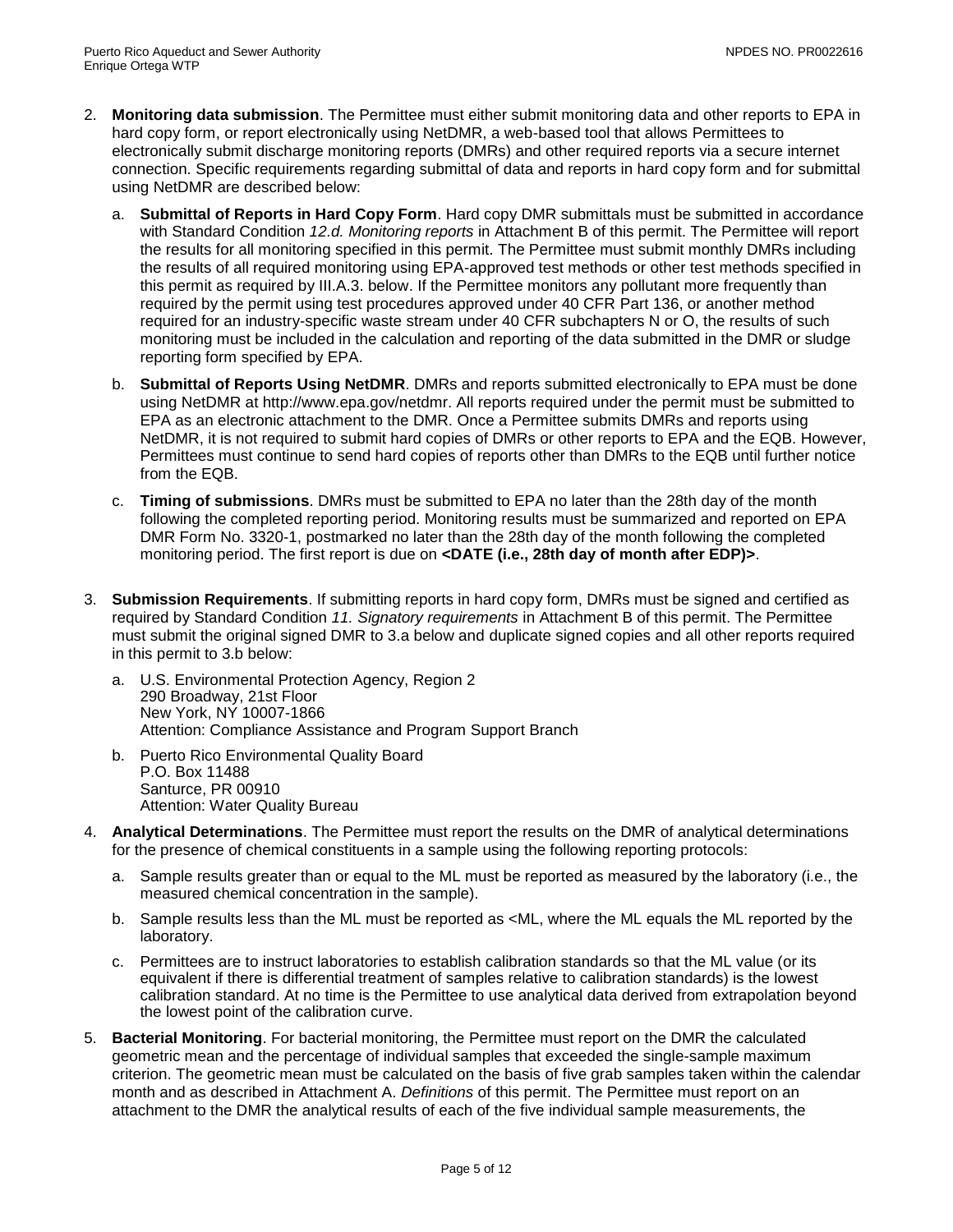calculated geometric means using these individual samples, and the percentage of individual samples that exceed the single sample maximum criterion.

### **B. Compliance Determination**

Compliance with effluent limitations contained in this permit will be determined as specified below:

- 1. **General**. Compliance with effluent limitations for priority pollutants must be determined using sample reporting protocols defined in section III. A and Attachment A. *Definitions*.
- 2. **Average Monthly Discharge Limitation (AML)**. If the average or, when applicable, the median of daily discharges that were measured in a calendar month exceeds the AML for a given parameter, this will represent a single violation, though the Permittee will be considered out of compliance for each day of that month for that parameter (e.g., resulting in 31 days of noncompliance in a 31-day month). If only a single sample is taken during the calendar month and the analytical result for that sample exceeds the AML, the Permittee will be considered out of compliance for that calendar month. The Permittee will be considered out of compliance for only the days when the discharge occurs. For any one calendar month during which no sample (daily discharge) is taken yet sampling is required, the Permittee will be considered out of compliance for that calendar month.
- 3. **Average Weekly Discharge Limitation (AWL)**. If the average or, when applicable, the median of daily discharges over a calendar week exceeds the AWL for a given parameter, this will represent a single violation, though the Permittee will be considered out of compliance for each day of that week for that parameter, resulting in 7 days of noncompliance. If only a single sample is taken during the calendar week and the analytical result for that sample exceeds the AWL, the Permittee will be considered out of compliance for that calendar week. The Permittee will be considered out of compliance for only the days when the discharge occurs. For any one calendar week during which no sample (daily discharge) is taken yet sampling is required, the Permittee will be considered out of compliance for that calendar week.
- 4. **Maximum Daily Discharge Limitation (MDL)**. If a daily discharge exceeds the MDL for a given parameter, the Permittee will be considered out of compliance for that parameter for that 1 day only in the reporting period. For any one day during which no sample is taken yet a sampling is required, the Permittee will be considered out of compliance for that day.

# <span id="page-7-0"></span>**PART IV. STANDARD AND SPECIAL CONDITIONS**

#### **A. Standard Conditions**

- 1. **Standard Conditions Applicable to All Facilities**
	- a. The Permittee must comply with all Standard Conditions that apply to all NPDES permits in accordance with 40 CFR 122.41 (Attachment B of this permit), and additional conditions applicable to specific categories of facilities in accordance with 40 CFR 122.42.
	- b. The Permittee must comply with the Reopener Clause in Standard Condition *17. Reopener clause for toxic effluent limitations*, in Attachment B of this permit, which applies to all NPDES permits in accordance with 40 CFR 122.44(b). EPA reserves the right to revoke and reissue or modify this permit to establish effluent limitations, additional monitoring, schedules of compliance or other permit conditions based on new information, including any changes to the final Water Quality Certificate from EQB.

#### 2. **Standard Conditions Applicable to Specific Facilities—Notification Levels**

Existing manufacturing, commercial, mining, and silvicultural dischargers must notify EPA as soon as they know or have reason to believe [40 CFR 122.42(a)]:

- a. That any activity has occurred or will occur that would result in the discharge, on a routine or frequent basis, of any toxic pollutant that is not limited in this permit, if that discharge will exceed the highest of any one of the following *notification levels* [40 CFR 122.42(a)(1)]:
	- 1) 100 micrograms per liter (μg/L) [40 CFR 122.42(a)(1)(i)].
	- 2) 200 μg/L for acrolein and acrylonitrile; 500 μg/L for 2,4 dinitrophenol and 2 methyl 4,6 dinitrophenol; and 1 milligrams per liter (mg/L) for antimony [40 CFR 122.42(a)(1)(ii)].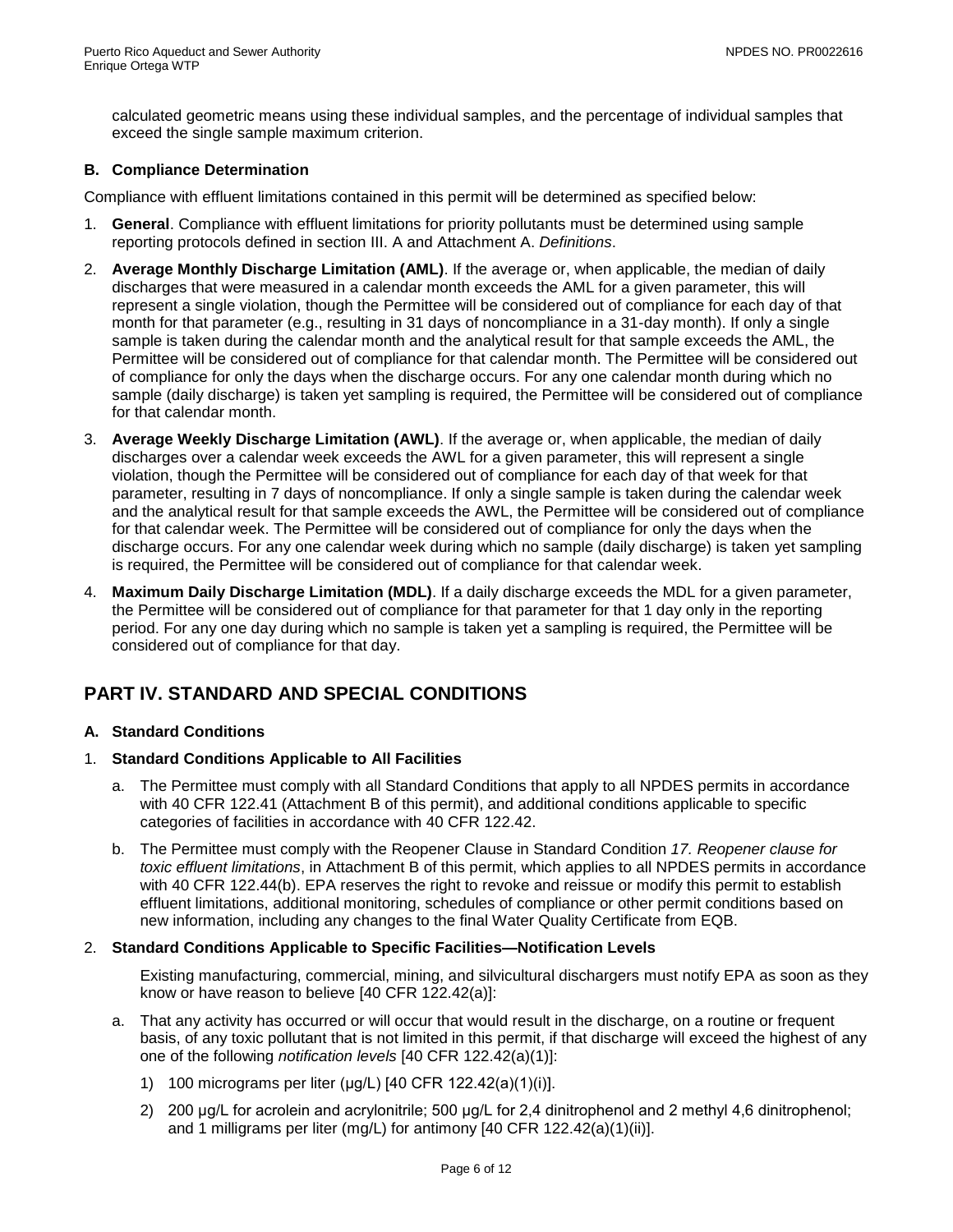- 3) Five times the maximum concentration value reported for that pollutant in the DMR [40 CFR 122.42(a)(1)(iii)].
- 4) The level established by EPA in accordance with 40 CFR 122.44(f) [40 CFR 122.42(a)(1)(iv)].
- b. That any activity has occurred or will occur that would result in the discharge, on a non-routine or infrequent basis, of any toxic pollutant that is not limited in this permit, if that discharge will exceed the highest of any one of the following *notification levels* [40 CFR 122.42(a)(2)]:
	- 1) 500 μg/L [40 CFR 122.42(a)(2)(i)].
	- 2) 1 mg/L for antimony [40 CFR 122.42(a)(2)(ii)].
	- 3) Ten times the maximum concentration value reported for that pollutant in the DMR [40 CFR 122.42(a)(2)(iii)].
	- 4) The level established by EPA in accordance with 40 CFR 122.44(f) [40 CFR 122.42(a)(2)(iv)].

# **B. Special Conditions**

#### 1. **Special Conditions from the Water Quality Certificate**

- 1. The flow of discharge 001 shall not exceed the limitation of 15,627.35 m<sup>3</sup>/day (4.128 MGD) as daily maximum. No increase in flow of discharge 001 shall be authorized without a recertification from the Environmental Quality Board (EQB).
- 2. The discharge 001 will consist of filters backwash and sedimentation tanks drain, treated in a sludge treatment system (STS) constructed for these purposes.
- 3. No changes in the design or capacity of the STS will be permitted without the previous authorization of EQB.
- 4. Prior to the construction of any additional treatment system, or the modification of the existing one, the permitee shall obtain the approval from EQB of the engineering report, plans and specifications.
- 5. The permittee shall install, maintain and operate all water pollution control equipment in such manner as to be in compliance with the applicable Rules and Regulations.
- 6. No toxic substances shall be discharged, in toxic concentrations, other than those allowed as specified in the NPDES permit. Those toxic substances included in the permit renewal application, but not regulated by the NPDES permit, shall not exceed the concentrations specified in the applicable regulatory limitations.
- 7. The waters of Puerto Rico shall not contain any substance attributable to discharge 001, at such concentration which, either alone or as result of synergistic effects with other substances, is toxic or produces undesirable physiological responses in human, fish or other fauna or flora.
- 8. The discharge 001 shall not cause the presence of oil sheen in the receiving water body.
- 9. All sample collection, preservation, and analysis shall be carried out in accordance with the Title 40 of the Code of Federal Regulations (40 CFR), Part 136. A licensed chemist authorized to practice the profession in Puerto Rico shall certify all chemical analyses. All bacteriological tests shall be certified by a microbiologist or licensed medical technologist authorized to practice the profession in Puerto Rico.
- 10. The flow-measuring device for the discharge 001, shall be periodically calibrated and properly maintained. Calibration and maintenance records must be kept in compliance with the applicable Rules and Regulations.
- 11. The sampling point for discharge 001 shall be located immediately after the flow-measuring device of the effluent of the STS.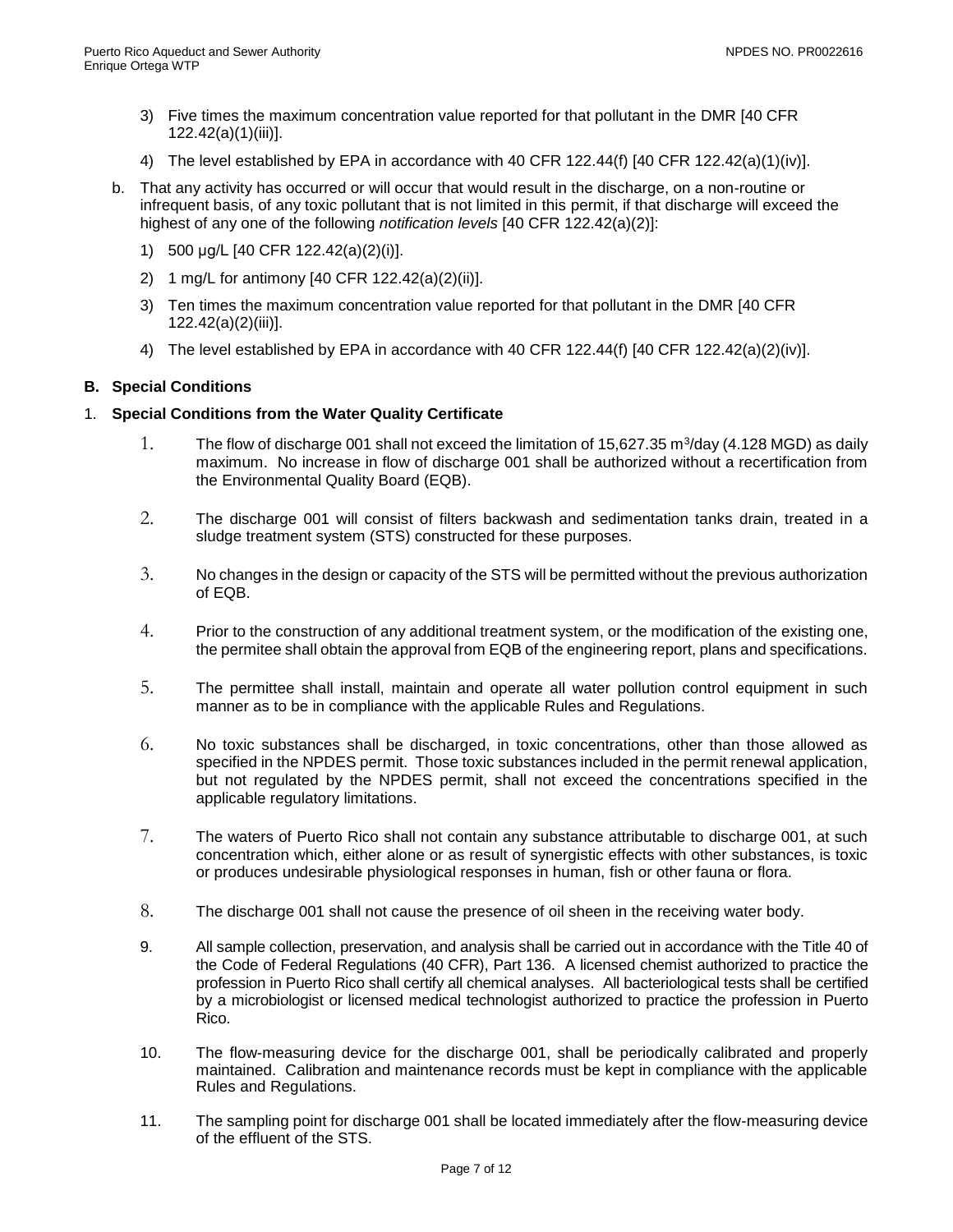12. The sampling point for discharge 001 shall be labeled with an 18 inches per 12 inches (minimum dimensions) sign that reads as follow:

#### "Punto de Muestreo para la Descarga 001"

- 13. All water or wastewaters treatment facilities, whether publicly or privately owned, must be operated by a person licensed by the Potable Water and Wastewaters Treatment Plants Operators Examining Board of the Commonwealth of Puerto Rico.<sup>3</sup>
- 14. No later than one hundred eighty (180) days after the Effective Date of the NPDES Permit (EDP), the permittee shall conduct quarterly acute toxicity tests for a period of one (1) year, after which the tests shall be performed annually, of its wastewaters discharge through outfall serial number 001, in accordance with the following:
	- a. The test species should be the *Fathead Minnow* (Pimephales promelas) and *Cladocera* (Daphnia magna). The tests should be static renewal type.
	- b. The toxicity tests shall be conducted in accordance with the EPA publication, EPA-821-R-02- 012 Methods for Measuring the Acute Toxicity of Effluents and Receiving Waters to Freshwater and Marine Organisms (Fifth Edition), October 2002, or the most recent edition of this publication, if such edition is available.
	- c. The tests shall provide a measure of the acute toxicity as determined by the wastewaters concentration, which cause 50 percent mortality of the test organisms over a 48-hour period. The test results shall be expressed in terms of Lethal Concentration (LC) and reported as 48 hour, LC<sub>50</sub>.
	- d. A procedure report shall be submitted within ninety (90) days after the EDP. The following information shall be included in the procedure report:
		- 1. An identification of the organizations responsible for conducting the tests and the species to be tested.
		- 2. A detailed description of the methodology to be utilized in the conduct of the tests, including equipment, sample collection, dilution water and source of test organisms.
		- 3. A schematic diagram, which depicts the effluent sampling location in relation to the wastewaters treatment facility and the discharge monitoring point.
		- 4. If stream flow monitoring is required, the method used to obtain the stream flow data in estimating the seven-day two-year low flow  $(7Q<sub>2</sub>)$ .
	- e. The results of the tests conducted shall be submitted to the Environmental Protection Agency (EPA) Region 2 Clean Water Division and EQB's Water Quality Area, within sixty (60) days of completion of each test. Based on the review of the test results, the Regional Administrator of EPA or the EQB can require additional toxicity tests, including chronic tests and toxicity/treatability studies, and may impose toxicity limitations.
- 15. The solid waste (sludge, screenings and grit) generated due to the operation of the STS shall be:
	- a. Disposed in compliance with the applicable requirements established in the 40 CFR, Part 257. A semiannual report shall be submitted to the Water Quality Area and the Land Pollution Control Area of EQB and EPA Region 2 Clean Water Division, notifying the method or methods used to dispose the solid waste generated in the facility. Also, copy of the approval or permit applicable to the disposal method used shall be submitted, if any.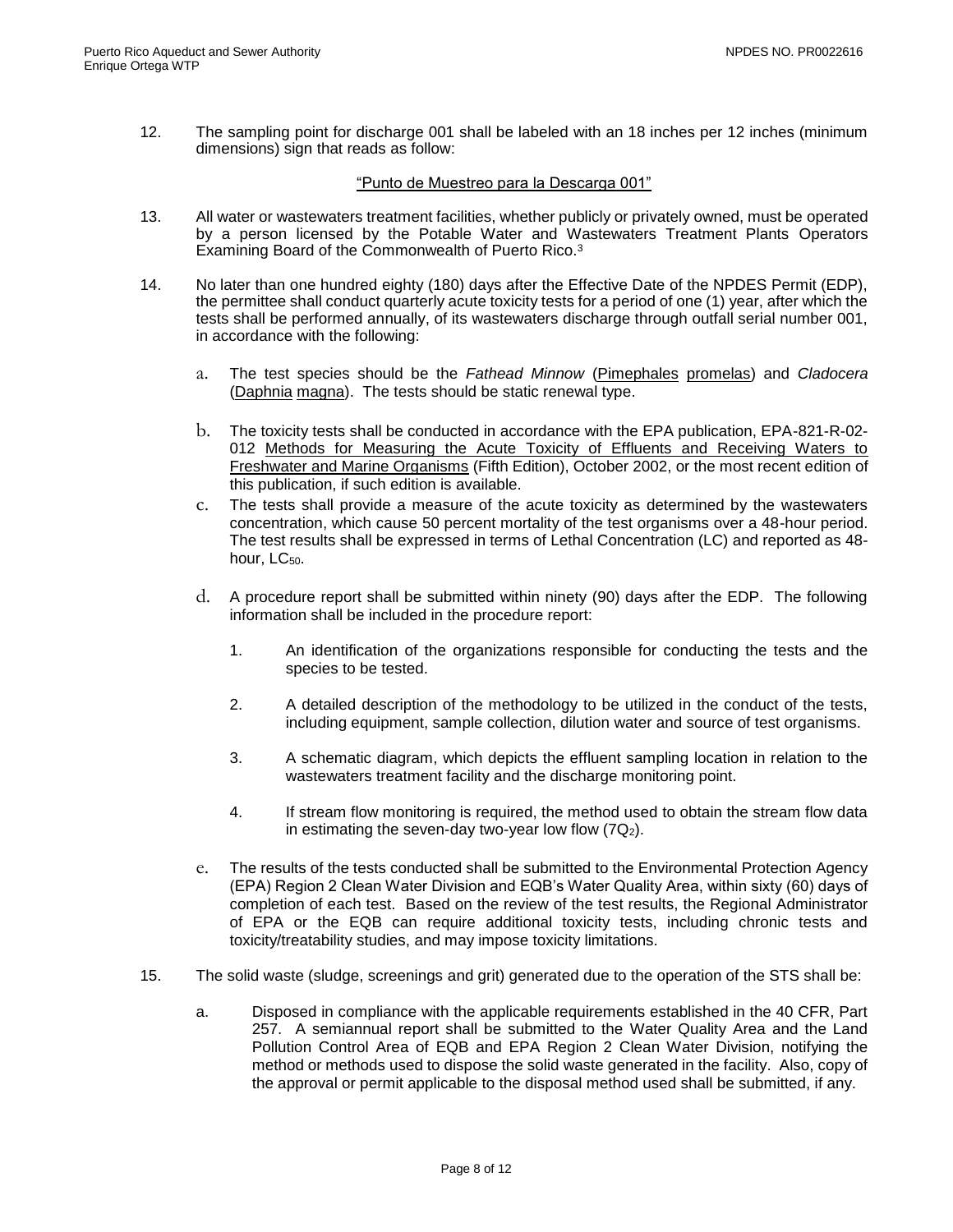- b. Transported adequately in such way that access is not gained to any water body or soil. In the event of a spill of solid waste on land or into a water body, the permittee shall notify the Point Sources Permits Division of EQB's Water Quality Area in the following manners:
	- 1. By telephone communication within a term no longer than twenty-four (24) hours after the spill (787-767-8073).
	- 2. By letter, within a term no longer than five (5) days after the spill.

These notifications shall include the following information:

- a. spill material,
- b. spill volume,
- c. measures taken to prevent the spill material to gain access to any water body.

This special condition does not relieve the permittee from its responsibility to obtain the corresponding permits from the EQB's Land Pollution Control Area and other state and federal agencies, if any.

- 16. A log book must be kept for the material removed from the STS detailing the following items:
	- a. removed material, date and source of it;
	- b. approximate volume and weight;
	- c. method by which it is removed and transported;
	- d. final disposal and location;
	- e. person that performs the service.

A copy of the Non-Hazardous Solid Waste Collection and Transportation Services Permit issued by the authorized official from EQB must be attached to the log book.

17. The permittee must request and obtain from the EQB the corresponding permit for the operation of the septic tanks used to dispose the sanitary wastewater coming from the facility, according to the Underground Injection Control Regulation and the Regulation for the Certification of Plans and Documents under Consideration of the Environmental Quality Board.

#### 2. **Whole Effluent Toxicity Testing**

#### a. **Acute Whole Effluent Toxicity Testing**

- 1) **Monitoring Frequency and Sample Type**. Not later than **180 days after the EDP**, the Permittee must conduct **Quarterly** acute toxicity tests on a 24-hour composite effluent sample. Acute toxicity test samples must be collected for each point of discharge at the designated monitoring location for the effluent (i.e., downstream from the last treatment process and any in-plant flow return flows where a representative effluent sample can be obtained).
- 2) **Methods**. The acute toxicity tests must be conducted in accordance with the EPA document, *Methods for Measuring the Acute Toxicity of Effluents and Receiving Waters to Freshwater and Marine Organisms* (EPA-821-R-02-012, Fifth Edition, 2002) and Table IA of 40 CFR Part 136. Tests must provide a measure of the acute toxicity as determined by the effluent concentration that causes 50 percent mortality of the test organisms over a 48-hour period.

The tests must be static renewal tests. The acute toxicity tests must provide a measure of the acute toxicity as determined by the effluent concentration that represents the  $LC_{50}$ . Test results must be expressed in terms of the LC<sub>50</sub> and reported in TU<sub>a</sub> on the monthly DMR, where TU<sub>a</sub> = 100 / LC<sub>50</sub>.

If the acute WET test does not meet all test acceptability criteria as specified in the test method, the Permittee must re-sample and re-test as soon possible, not to exceed 14 days following notification of invalid test results. Data from invalid and valid tests must be submitted in the Permittee's DMR.

3) **Test Species**. The test species must be *Fathead Minnow* (Pimephales promelas) and *Cladocera* (Daphnia magna). The test should be static renewal type.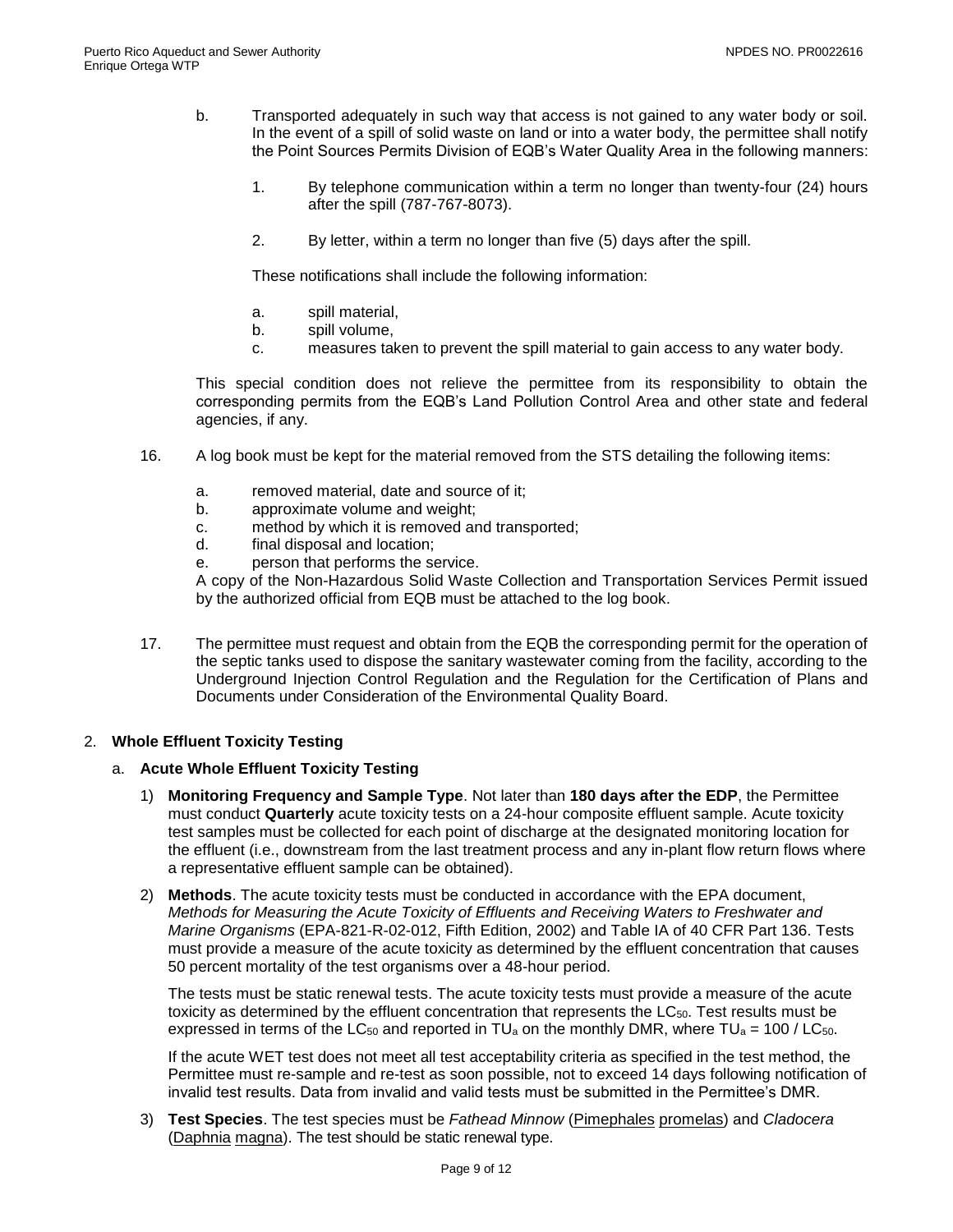- 4) **Dilution Allowance**. For this discharge, EQB has **not** authorized a mixing zone or dilution allowance for acute toxicity.
- c. **Toxicity Reduction Evaluation (TRE) Workplan**. Within 90 days after the effective date of this permit, the Permittee must prepare and submit a TRE Workplan to EPA, which must include steps the Permittee intends to follow if toxicity is measured in the effluent. The workplan must include, at a minimum:
	- 1) A description of the investigation and evaluation techniques that would be used to identify potential causes and sources of toxicity, effluent variability, and treatment system efficiency.
	- 2) A description of methods for maximizing in-house treatment system efficiency, good housekeeping practices, and a list of all chemicals used in operations at the facility.
	- 3) Potential actions to be undertaken by the Permittee to investigate, identify, and correct the causes, and prevent the recurrence of toxicity.
	- 4) Identification of responsible persons/parties for conducting the TRE.
	- 5) Possible source reduction measures and pollution prevention measures opportunities to reduce toxicity.
- e. **Accelerated Toxicity Testing and TRE Initiation**. If the discharge displays an acute or chronic toxicity result that exceeds the effluent limitation or trigger, the Permittee must conduct six additional toxicity tests of the discharge using the same species and test method as that of the observed toxicity, every two weeks, over a 12 week period.
	- 1) Accelerated testing must begin within 14 days of the Permittee's receipt of the test result exceeding the effluent limit or trigger. If none of the six additional toxicity tests exceeds the effluent limit or trigger, then the Permittee may return to its regular testing frequency. All accelerated laboratory test results must be submitted to EPA and EQB within 30 days of receipt by the Permittee, as required in the Reporting of Toxicity Monitoring Results section below.
	- 2) If the result of any accelerated toxicity test for the discharge exceeds the effluent limit or trigger, the Permittee is in violation of this permit and must cease accelerated monitoring and initiate a TRE within 14 days of receipt of this test result to investigate the cause(s) of, and identify corrective actions to reduce or eliminate effluent toxicity. The TRE must use the same species and test method as that of the observed toxicity. The Permittee must use the following EPA guidance manual to conduct the TRE: *Generalized Methodology for Conducting Industrial Toxicity Reduction Evaluations* (EPA-600-2-88-070, 1989).
	- 3) The Permittee may also use the following manuals for Toxicity Identification Evaluation (TIE) to identify and abate the causes of toxicity:
		- a) *Toxicity Identification Evaluation: Characterization of Chronically Toxic Effluents, Phase I*  (EPA-600-6-91-005F, 1992).
		- b) *Methods for Aquatic Toxicity Identification Evaluations, Phase II Toxicity Identification Procedures for Samples Exhibiting Acute and Chronic Toxicity* (EPA-600-R-92-080, 1993).
		- c) *Methods for Aquatic Toxicity Identification Evaluations, Phase III Toxicity Confirmation Procedures for Samples Exhibiting Acute and Chronic Toxicity* (EPA-600-R-92-081, 1993).
		- d) *Marine Toxicity Identification Evaluation (TIE): Phase I Guidance Document* (EPA-600-R-96-054, 1996).
	- 4) The Permittee must submit accelerated test results within 30 days after the Permittee's receipt of the laboratory reports for accelerated monitoring. Test results that were conducted because of accelerated monitoring may be used to satisfy the normal acute AND/OR chronic Toxicity Testing requirements above, provided that all requirements (including species, test type, frequency, timing, and sample requirements) are met.
- f. **Reporting of Toxicity Monitoring Results**. For any WET testing event, the Permittee must report the WET results in TU<sub>a</sub> or TU<sub>c</sub> on the DMR for the month in which the toxicity test was conducted. In addition, a full laboratory report must be submitted to the addresses in Part III.A.3 of this permit as an attachment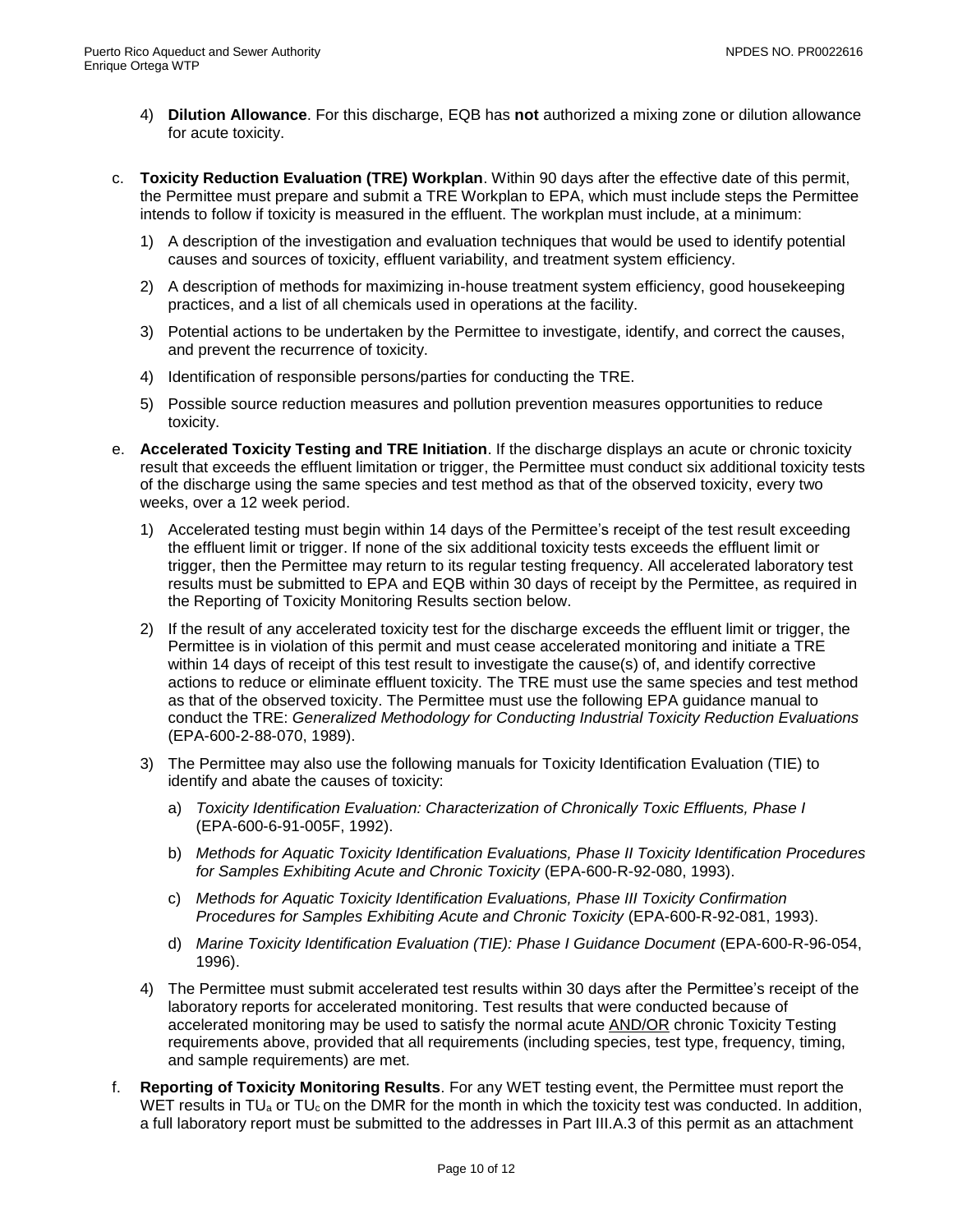to the DMR, reported according to the test methods manual chapter on report preparation and test review, and must include, at a minimum, the following:

- 1) The acute WET toxicity results expressed in  $LC_{50}$  and  $TU_{a}$ . For tests where the IWC is 100 percent effluent that does not result in a toxic response, the result must be reported at <0.3 TUa.
- 2) The dates of sample collection and initiation of each toxicity test.
- 3) The statistical methods used to calculate endpoints.
- 4) The statistical output page, which includes the calculation of the percent minimum significant difference (PMSD).
- 5) All results for effluent parameters monitored concurrently with the toxicity test(s).
- 6) The results compared to the numeric toxicity effluent limitation or trigger.
- 7) Progress reports on any TRE/TIE investigations.

#### **Toxicity Reporting Table**

| <b>Task</b>                                | Due Date                                                                |
|--------------------------------------------|-------------------------------------------------------------------------|
| Submit a TRE Workplan                      | <enter days="" edp+90=""></enter>                                       |
| Submit WET Report for quarterly monitoring | 28 <sup>th</sup> of every month                                         |
| Submit WET Report for annual monitoring    | 28 <sup>th</sup> of every month                                         |
| Notify Toxicity in Effluent                | <48 hours of receipt of test results that exceed limit or trigger       |
| <b>Conduct Accelerated Monitoring</b>      | $\leq$ 14 days of exceedance of limit or trigger                        |
| Submit Accelerated Monitoring Report       | $\leq$ 30 days of receipt of test results                               |
| Initiate a TRE                             | $\leq$ 14 days of accelerated test results that exceed limit or trigger |

g. **Reopener Clause for Toxicity**. In accordance with 40 CFR Parts 122 and 124, this permit may be reopened to establish additional toxicity requirements to address toxicity in the effluent or receiving water, including other toxicity/treatability studies, effluent limitations or monitoring requirements.

3.

- 4. **Best Management Practices and Pollution Prevention**
	- a. **Preventive Maintenance Plan (PMP) and Pollution Prevention**
		- 1) **The Permittee must during the term of this permit operate the facility in accordance with the PMP approved by Federal Consent Decree** Civil Action No **3:15-CV-02283(JAG) and in accordance with subsequent amendments to the plan.**
		- 2) **Purpose**. Through implementation of the PMP, the Permittee must prevent or minimize the generation and the potential for the release of pollutants from the facility to the waters of the United States through normal operations and ancillary activities.
		- 3) **Requirements**. The PMP must be consistent with the general guidance contained in the publication titled *Guidance Manual for Developing Best Management Practices (BMPs)* (EPA 833-B-93-004, 1993) or any subsequent revisions to the guidance document, and the approved Preventive Maintenance Program on Civil Action No **3:15-CV-02283(JAG).**
			- a) The PMP must establish specific BMPs to meet the objectives identified in the Objectives section above, addressing each component or system capable of generating or causing a release of significant amounts of pollutants, and identifying specific preventive or remedial measures to be implemented.
			- b) The PMP must establish specific BMPs or other measures that ensure that the following specific requirements are met: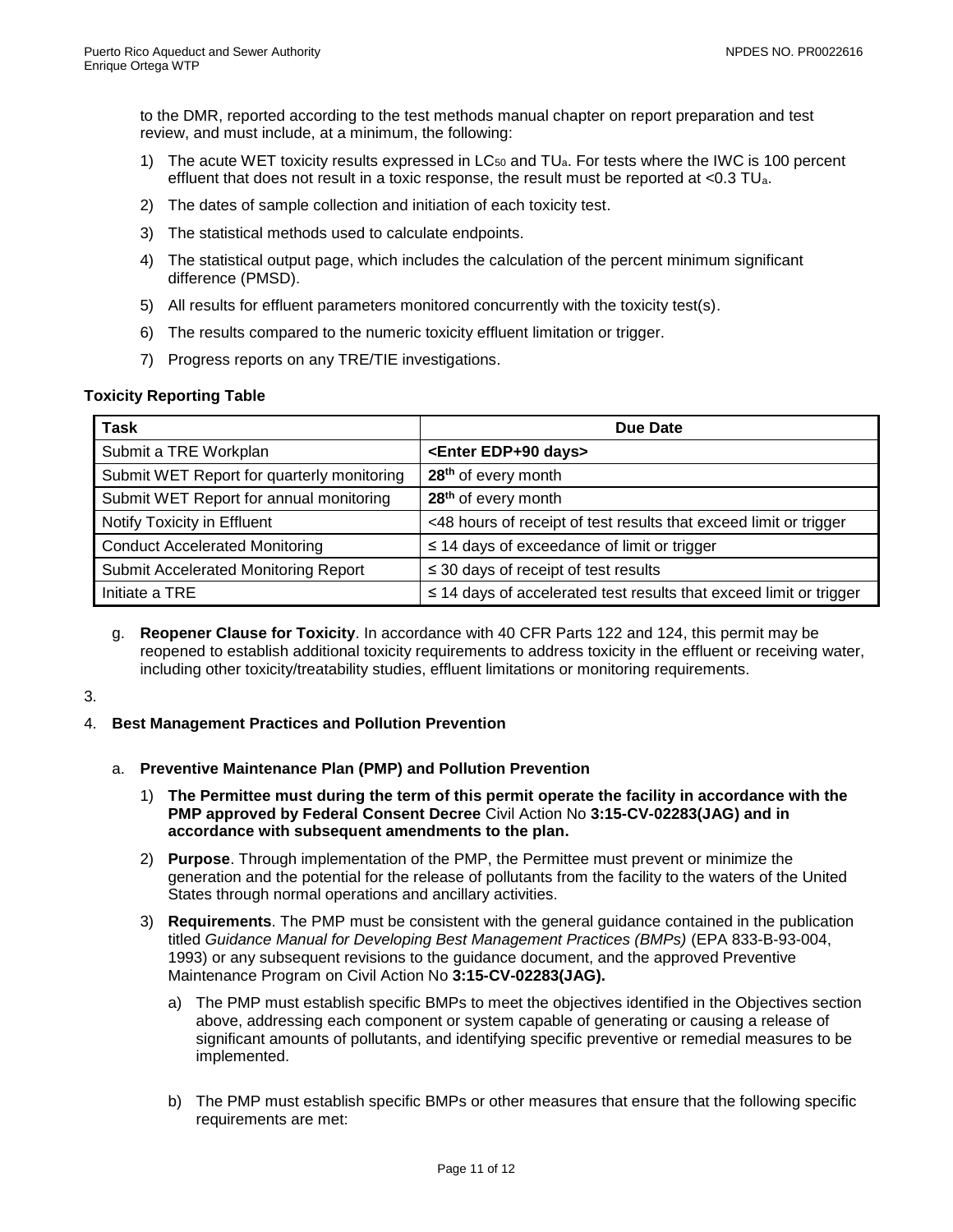- i. Ensure proper management of solid and hazardous waste in accordance with regulations promulgated under the Resource Conservation and Recovery Act (RCRA). Management practices required under RCRA regulations must be referenced in the BMP plan.
- ii. Reflect requirements for Spill Prevention, Control, and Countermeasure (SPCC) plans under CWA section 311 and 40 CFR Part 112 and may incorporate any part of such plans into the PMP by reference.
- iii. Reflect requirements for stormwater control under CWA section 402(p) and the regulations at 40 CFR 122.26 and 122.44, and otherwise eliminate to the extent practicable, contamination of stormwater runoff.
- 4) **Documentation**. The Permittee must maintain a copy of the PMP at the facility and must make the plan available to EPA upon request. The copy of the PMP could be electronic.
- 5) **PMP Modification**. The Permittee must amend the PMP whenever there is a change in the facility or in the operation of the facility that materially increases the generation of pollutants or their release or potential release to the receiving waters. The Permittee must also amend the plan, as appropriate, when plant operations covered by the PMP change. Any such changes to the PMP must be consistent with the objectives and specific requirements listed above. All changes in the PMP must be reported to EPA in writing.
- 6) **Modification for Ineffectiveness**. If at any time the PMP proves to be ineffective in achieving the general objective of preventing and minimizing the generation of pollutants and their release and potential release to the receiving waters and/or the specific requirements above, the permit and/or the PMP must be subject to modification to incorporate revised BMP requirements.

# 5. **Compliance Schedules**

<span id="page-13-0"></span>This permit does not authorize any compliance schedules.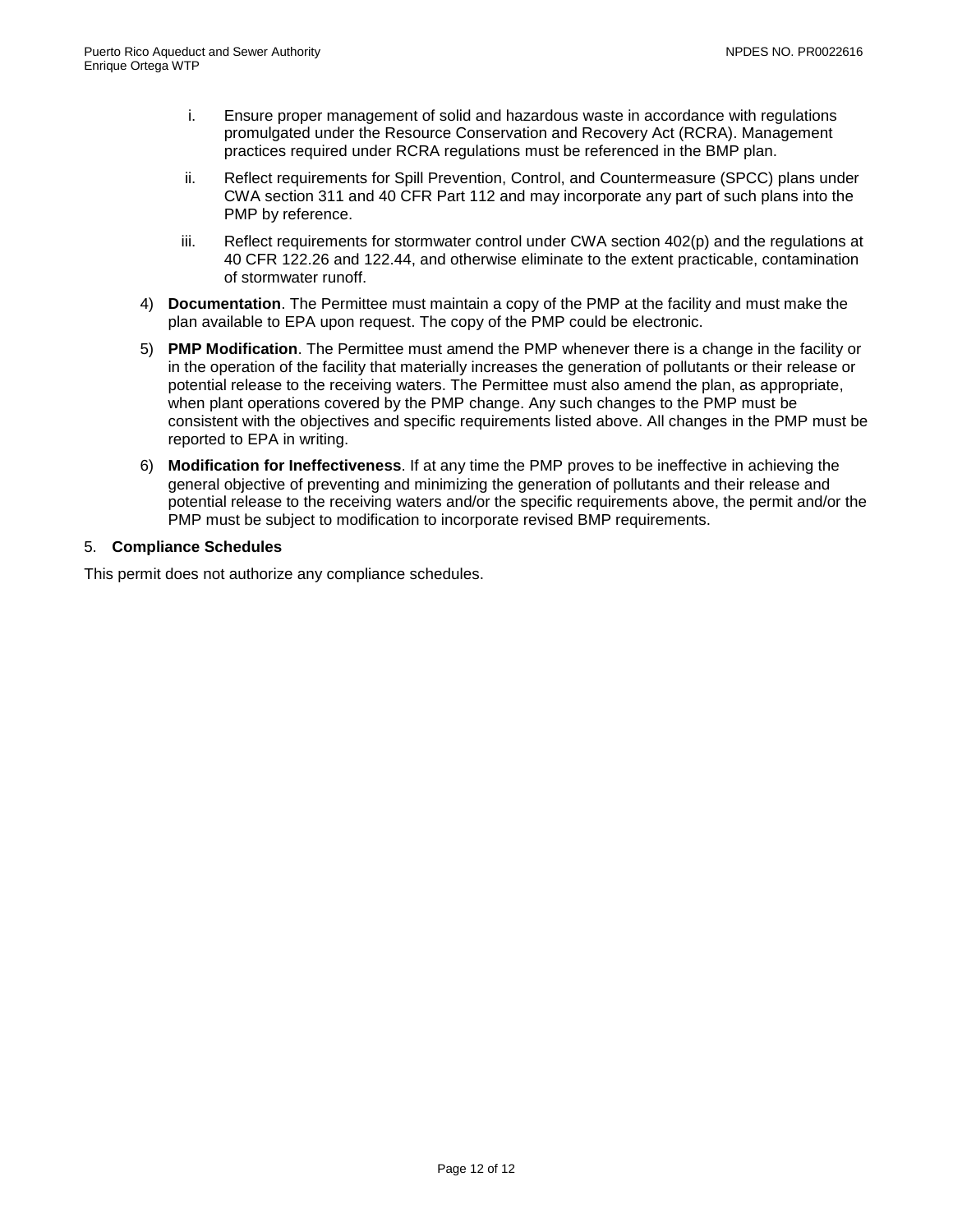# **ATTACHMENT A: DEFINITIONS**

*Acute Toxicity Test* means any toxicity test designed to determine the concentration in which a response to a stimulus, such as a total effluent, specific substance or combinations of these, has sufficient severity to induce an adverse effect on a group of test organisms during a period of 96 hours or less; even if said effect is not necessarily the death of the organisms.

*Acute Toxicity Unit (TUa)* means the reciprocal of the effluent concentration that causes 50 percent of the organisms to die in an acute toxicity test or induce a response halfway between the base line and maximum as defined by the following equation:

#### $TU_a = 100 / (LC_{50})$

(The  $LC_{50}$  should be expressed in terms of the percent of effluent in the dilution water.)

*Average Monthly Discharge Limitation (AML)* means the highest allowable average of daily discharges over a calendar month, calculated as the sum of all daily discharges measured during a calendar month divided by the number of daily discharges measured during that month. [40 CFR 122.2]

*Average Weekly Discharge Limitation (AWL)* means the highest allowable average of daily discharges over a calendar week (Sunday through Saturday), calculated as the sum of all daily discharges measured during a calendar week divided by the number of daily discharges measured during that week. [40 CFR 122.2]

*Best Management Practices (BMP)* means the most effective practicable means of preventing or reducing the amount of pollution generated by nonpoint and point sources to a level more compatible to the water quality goals, including, but not limited to, structural and non-structural controls and operating and maintenance procedures. [40 CFR 122.2]

*Biosolids* means non-hazardous sewage sludge, as defined in 40 CFR Part 503.9. Sewage sludge that is hazardous, as defined in 40 CFR Part 261, must be disposed of in accordance with Resource Conservation and Recovery Act.

*Bypass* means the intentional diversion of waste streams from any portion of a treatment facility as discussed in 13. Bypass of Attachment B of this permit. [40 CFR 122.41(m)]

*Composite* means a combination of individual (or continuously taken) samples of at least 100 milliliters, collected at periodic intervals over the entire discharge day. The composite must be flow proportional; either the time interval between each sample must be proportional to the discharge flow (i.e. samples of equal volume taken every "X" gallons of flow) or the volume of each sample must be proportional to the discharge flow (i.e. a proportional volume sample taken at constant time intervals). Samples may be collected manually or automatically. For a continuous discharge, a minimum of 24 individual samples shall be collected and combined to constitute a 24-hour composite sample. For intermittent discharges of less than four (4) hours duration, samples shall be taken at a minimum of 15 minute intervals. For intermittent discharges of more than four (4) hours duration, samples shall be taken at a minimum of 30 minute intervals.

*Chronic Toxicity Test* means any toxicity test designed to determine the concentration in which a response to a stimulus, such as a total effluent, a specific substance, or combination of these, has sufficient severity to induce a long-term adverse effect on a group of test organisms. A chronic effect could be lethality, reduction of growth rate, reduction of reproduction rate, etc.

*Chronic Toxicity Unit (TUc)* means the reciprocal of the effluent concentration that causes no observable effect on the test organisms by the end of the chronic exposure period obtained during a chronic toxicity test as defined by the following equation: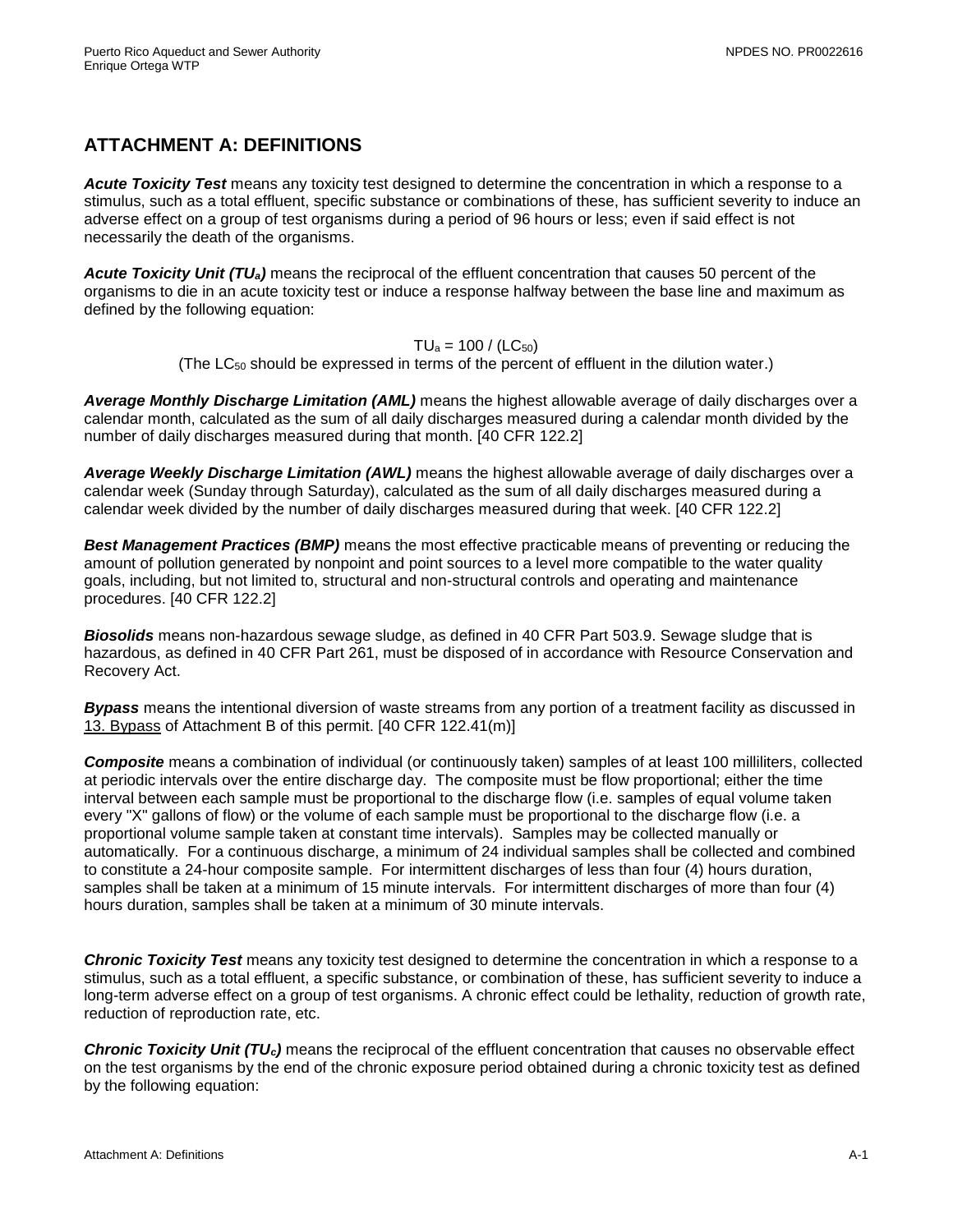#### $TU_c = 100 / NOEC$

#### (The NOEC value should be expressed in terms of the percent of effluent in the dilution water.)

*Critical Initial Dilution* means the minimum dilution to be determined by means of the sue of a mathematical model to be approved by EQB, and according to the procedures described in the *Mixing Zone and Bioassay Guidelines*, approved by EQB.

**Daily Discharge** is defined as either (1) the total mass of the constituent discharged over the calendar day (12:00 a.m. through 11:59 p.m.) or any 24-hour period that reasonably represents a calendar day for purposes of sampling (as specified in the permit), for a constituent with limitations expressed in units of mass; or (2) the unweighted arithmetic mean measurement of the constituent over the day for a constituent with limitations expressed in other units of measurement (e.g., concentration).

The daily discharge may be determined by the analytical results of a composite sample taken over the course of one day (a calendar day or other 24-hour period defined as a day) or by the arithmetic mean of analytical results from one or more grab samples taken over the course of the day. For composite sampling, if 1 day is defined as a 24-hour period other than a calendar day, the analytical result for the 24-hour period will be considered as the result for the calendar day in which the 24-hour period ends. [40 CFR 122.2]

*Director* means the *Regional Administrator* or the *State Director*, as the context requires, or an authorized representative. Until Puerto Rico has an approved state program authorized by EPA under 40 CFR Part 123, *Director* means the Regional Administrator. Following authorization, *Director* means the State Director. Even in such circumstances, EPA may retain authority to take certain action (see, for example, 40 CFR 123.1(d), 45 *Federal Register* 14178, April 1, 1983, on the retention of jurisdiction over permits EPA issued before program approval). If any condition of this permit requires the reporting of information or other actions to both the Regional Administrator and the State Director, regardless of who has permit issuing authority, the terms *Regional Administrator* and *State Director* will be used in place of *Director*. [40 CFR 122.2]

*Discharge Monitoring Report (DMR)* means EPA uniform national form, including any subsequent additions, revisions, or modifications, for the reporting of self-monitoring results by the Permittee. [40 CFR 122.2]

*Geometric Mean* means the *n*th root of the product of *n* numbers.

*Grab* means an individual sample collected in less than 15 minutes.

*ICIS* means EPA's Integrated Compliance Information System that provides web access to enforcement and compliance assurance data to EPA and state agencies.

*Inhibition Concentration 25 (IC25)* means a point estimate of the effluent concentration that would cause a 25-percent reduction in a non-lethal (e.g., reproduction, growth) or lethal (mortality) biological measurement.

*Lethal Concentration (LC50)* means the concentration of effluent, specific substances or combination of these that is lethal to 50 percent of test organisms exposed during a specific period in a toxicity test.

*Lowest Observable Effects Concentration (LOEC)* means the lowest concentration of an effluent or toxicant that results in adverse effects on the test organisms. That is, where the values for the observed endpoints are statistically different from the control.

*Maximum Daily Discharge Limitation (MDL)* means the highest allowable daily discharge of a pollutant, over a calendar day (or 24-hour period). For pollutants with limitations expressed in units of mass, the daily discharge is calculated as the total mass of the pollutant discharged over the day. For pollutants with limitations expressed in other units of measurement, the daily discharge is calculated as the arithmetic mean measurement of the pollutant over the day.

*Median* is the middle measurement in a set of data. The median of a set of data is found by first arranging the measurements in order of magnitude (either increasing or decreasing order). If the number of measurements (*n*)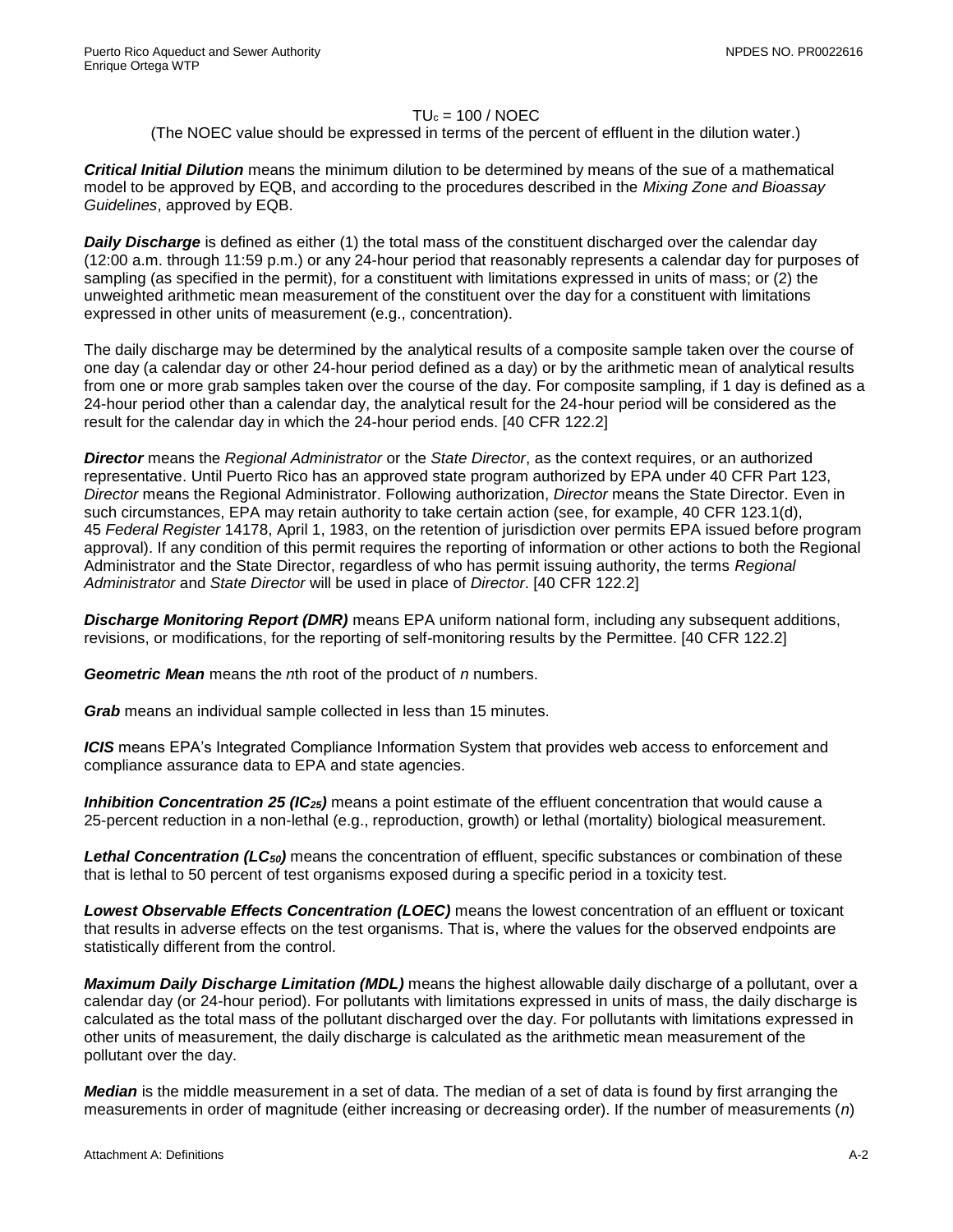is odd, the median =  $X_{(n+1)/2}$ . If *n* is even, the median =  $(X_{n/2} + X_{(n/2)+1})/2$  (i.e., the midpoint between the *n*/2 and *n*/2+1).

*Minimum Level (ML)* is the concentration at which the entire analytical system must give a recognizable signal and acceptable calibration point. The ML is the concentration in a sample that is equivalent to the concentration of the lowest calibration standard analyzed by a specific analytical procedure, assuming that all the methodspecified sample weights, volumes, and processing steps have been followed.

*Mixing Zone* is a limited volume of receiving water that is allocated for mixing with a wastewater discharge where water quality criteria can be exceeded without causing adverse effects on the overall water body.

*Monthly* means one day each month (the same day each month) and a normal operating day (e.g., the 2nd Tuesday of each month).

*No Observed Effect Concentration (NOEC)* means the highest tested concentration of an effluent or a toxicant at which no adverse effects are observed on the aquatic test organisms at a specific time of observation.

*Not Detected (ND)* are those sample results less than the ML.

*Regional Administrator* means the Regional Administrator of EPA Region 2 or the authorized representative of the Regional Administrator.

*Severe property damage* means substantial physical damage to property, damage to the treatment facilities which causes them to become inoperable, or substantial and permanent loss of natural resources which can reasonably be expected to occur in the absence of a bypass. Severe property damage does not mean economic loss caused by delays in production.

*Toxic pollutant* means any of the pollutants listed in 40 CFR 401.15 (45 *Federal Register* 44503, July 30, 1979) and any modification to that list in accordance with CWA section 307(a)(1). [40 CFR 122.2]

*Toxicity Reduction Evaluation (TRE)* is a study conducted in a step-wise process designed to identify the causative agents of effluent or ambient toxicity, isolate the sources of toxicity, evaluate the effectiveness of toxicity control options, and then confirm the reduction in toxicity. The first steps of the TRE consist of collecting data relevant to the toxicity, including additional toxicity testing, and evaluating facility operations and maintenance practices, and best management practices. A Toxicity Identification Evaluation (TIE) may be required as part of the TRE, if appropriate. (A TIE is a set of procedures to identify the specific chemical(s) responsible for toxicity. These procedures are performed in three phases (characterization, identification, and confirmation) using aquatic organism toxicity tests.)

*Total Maximum Daily Loads (TMDLs)* are calculations of the maximum amount of a pollutant that a water body can receive and still safely meet water quality standards. TMDLs are the sum of the individual wasteload allocations for point sources and load allocations for nonpoint sources and natural background. [40 CFR 130.2(i)]

*Upset* is an exceptional incident in which there is unintentional and temporary noncompliance with technologybased permit effluent limitations because of factors beyond the reasonable control of the Permittee. An upset does not include noncompliance to the extent caused by operational error, improperly designed treatment facilities, inadequate treatment facilities, lack of preventive maintenance, or careless or improper operation as discussed in 14. Upset of Attachment B of this permit. [40 CFR 122.41(n)]

*Waters of Puerto Rico* means all coastal waters, surface waters, estuarine waters, ground waters and wetland as defined in Puerto Rico Water Quality Standards Regulations, as amended.

*Weekly* means every seventh day (the same day of each week) and a normal operating day

.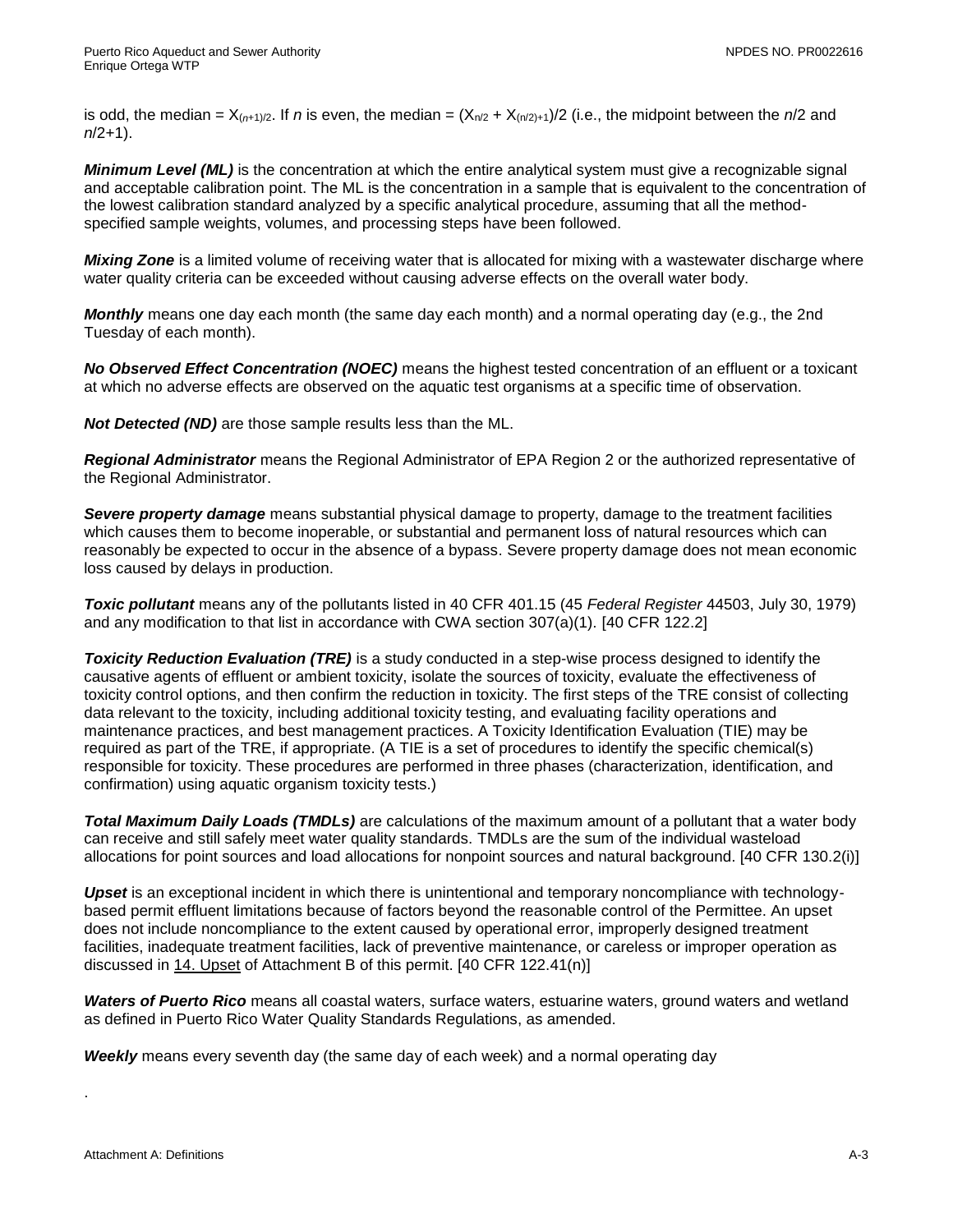# <span id="page-17-0"></span>**ATTACHMENT B: STANDARD CONDITIONS**

General Conditions language in this attachment for sections 1 through 14, and 17 is based on the *Code of Federal Regulations* (CFR) published on **July 1, 2016**. Reference to provisions in the *United States Code* (U.S.C.) is based on the date of permit issuance.

# **Table of Regulatory References for General Conditions**

| Section | <b>Section Title</b>                           | Reference           |
|---------|------------------------------------------------|---------------------|
| 1.      | Duty to comply                                 | 40 CFR 122.41(a)    |
| 2.      | Duty to reapply                                | 40 CFR 122.41(b)    |
| 3.      | Need to halt or reduce not a defense           | 40 CFR 122.41(c)    |
| 4.      | Duty to mitigate                               | 40 CFR 122.41(d)    |
| 5.      | Proper operation and maintenance               | 40 CFR 122.41(e)    |
| 6.      | Permit actions                                 | 40 CFR 122.41(f)    |
| 7.      | Property rights                                | 40 CFR 122.41(g)    |
| 8.      | Duty to provide information                    | 40 CFR 122.41(h)    |
| 9.      | Inspection and entry                           | 40 CFR 122.41(i)    |
| 10.     | Monitoring and records                         | 40 CFR 122.41(j)    |
| 11.     | Signatory requirements                         | 40 CFR 122.41(k)    |
| 12.     | Reporting requirements                         | 40 CFR 122.41(I)    |
| 13.     | <b>Bypass</b>                                  | 40 CFR 122.41(m)    |
| 14.     | Upset                                          | 40 CFR 122.41(n)    |
| 15.     | Removed substances                             | 33 U.S.C. 1311      |
| 16.     | Oil and hazardous substance liability          | 33 U.S.C. 1321      |
| 17.     | Reopener clause for toxic effluent limitations | 40 CFR 122.44(b)(1) |
| 18.     | State laws                                     | 33 U.S.C. 1370      |
| 19.     | Availability of information                    | 33 U.S.C. 1318      |
| 20.     | Severability                                   |                     |

- 1. Duty to Comply [40 CFR 122.41(a)].
	- a. The Permittee shall comply with all conditions of this permit. Any permit noncompliance constitutes a violation of the Clean Water Act and is grounds for enforcement action; for permit termination, revocation and reissuance, or modification; or for denial of a permit renewal application.
	- b. The Permittee shall comply with effluent standards or prohibitions established under section 307(a) of the Clean Water Act for toxic pollutants and with standards for sewage sludge use or disposal established under section 405(d) of the Clean Water Act within the time provided in the regulations that establish these standards or prohibitions or standards for sewage sludge use or disposal, even if the permit has not yet been modified to incorporate the requirement.
	- c. The Clean Water Act provides that any person who violates sections 301, 302, 306, 307, 308, 318 or 405 of the Clean Water Act, or any permit condition or limitation implementing any such sections in a permit issued under section 402, or any requirement imposed in a pretreatment program approved under sections 402(a)(3) or 402(b)(8) of the Clean Water Act, is subject to a civil penalty not to exceed \$25,000 per day for each violation (\$37,500 as adjusted by 40 CFR Part 19).
	- d. The Clean Water Act provides that any person who negligently violates sections 301, 302, 306, 307, 308, 318, or 405 of the Clean Water Act, or any permit condition or limitation implementing any such sections in a permit issued under section 402 of the Clean Water Act, or any requirement imposed in a pretreatment program approved under section 402(a)(3) or 402(b)(8) of the Clean Water Act, is subject to criminal penalties of not less than \$2,500 nor more than \$25,000 per day of violation, or imprisonment of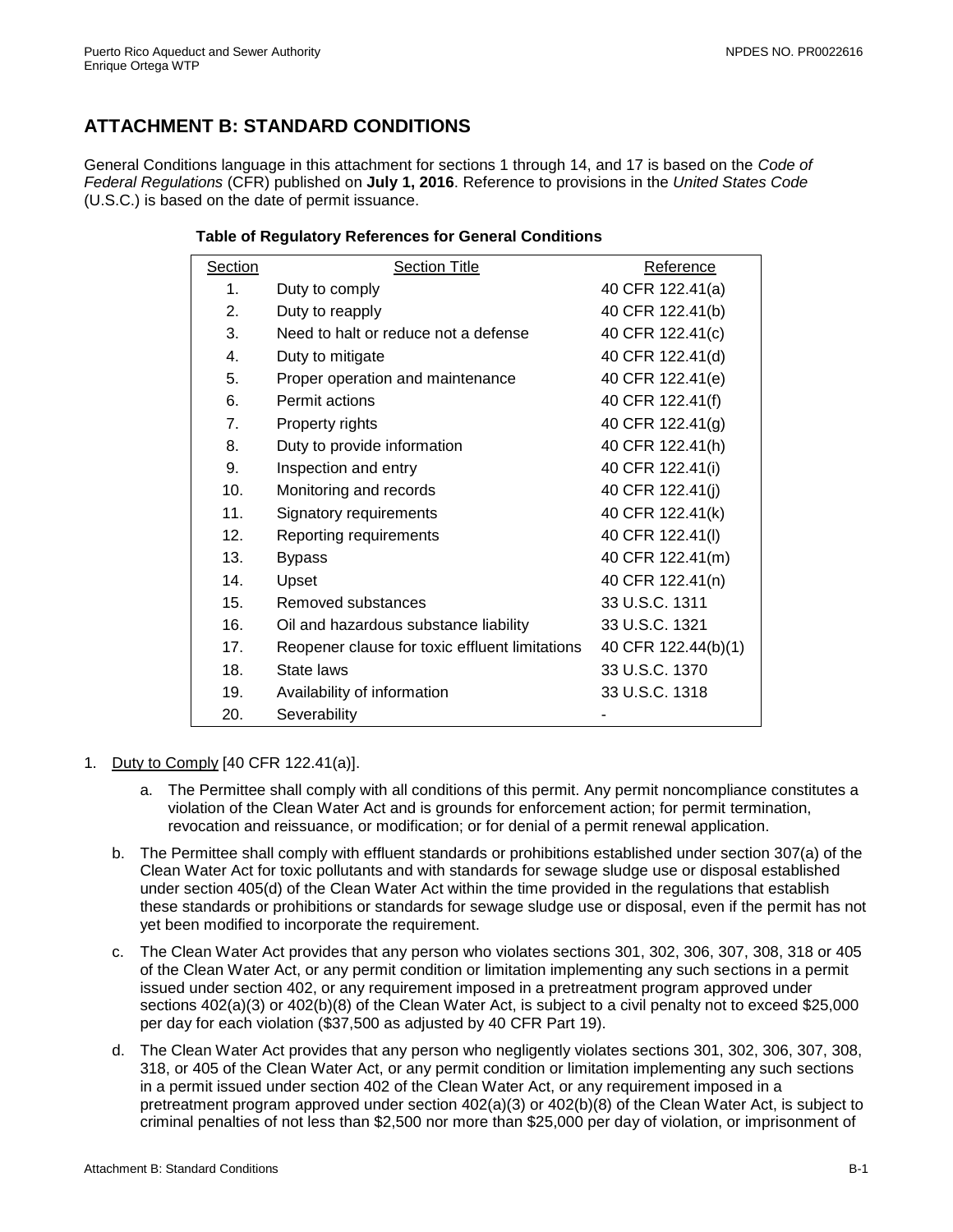not more than 1 year, or both. In the case of a second or subsequent conviction for a negligent violation of the Clean Water Act, a person shall be subject to criminal penalties of not more than \$50,000 per day of violation, or by imprisonment of not more than 2 years, or both.

- e. The Clean Water Act provides that any person who knowingly violates sections 301, 302, 306, 307, 308, 318, or 405 of the Clean Water Act, or any permit condition or limitation implementing any of such sections in a permit issued under section 402 of the Clean Water Act, or any requirement imposed in a pretreatment program approved under section 402(a)(3) or 402(b)(8) of the Clean Water Act, is subject to criminal penalties of not less than \$5,000 nor more than \$50,000 per day of violation, or imprisonment for not more than 3 years, or both. In the case of a second or subsequent conviction for a knowing violation of the Clean Water Act, a person shall be subject to criminal penalties of not more than \$100,000 per day of violation, or imprisonment of not more than 6 years, or both.
- f. Any person who knowingly violates sections 301, 302, 303, 306, 307, 308, 318 or 405 of the Clean Water Act, or any permit condition or limitation implementing any of such sections in a permit issued under section 402 of the Clean Water Act, and who knows at that time that he thereby places another person in imminent danger of death or serious bodily injury, shall, upon conviction, be subject to a fine of not more than \$250,000 or imprisonment of not more than 15 years, or both. A person which is an organization, as defined at 33 U.S.C. 309(c)(3)(B)(iii), shall, upon conviction be subject to a fine of not more than \$1,000,000. In the case of a second or subsequent conviction for a knowing endangerment violation of the Clean Water Act, the maximum punishment shall be doubled with respect to both fine and imprisonment.
- g. Any person who knowingly makes any false material statement, representation, or certification in any application, record, report, plan, or other document filed or required to be maintained under the Clean Water Act or who knowingly falsifies, tampers with, or renders inaccurate any monitoring device or method required to be maintained under this chapter, shall upon conviction, be punished by a fine of not more than \$10,000, or imprisonment for not more than 2 years, or both. In the case of a second or subsequent conviction, under this paragraph, punishment shall be by a fine of not more than \$20,000 per day of violation, or by imprisonment of not more than 4 years, or both.
- h. Any person may be assessed an administrative penalty by the Administrator for violating sections 301, 302, 306, 307, 308, 318 or 405 of this Act, or any permit condition or limitation implementing any of such sections in a permit issued under section 402 of this Act. Administrative penalties for Class I violations are not to exceed \$10,000 per violation (\$16,000 as adjusted by 40 CFR Part 19), with the maximum amount of any Class I penalty assessed not to exceed \$25,000 (\$37,500 as adjusted by 40 CFR Part 19). Penalties for Class II violations are not to exceed \$10,000 per day for each day during which the violation continues (\$16,000 as adjusted by 40 CFR Part 19), with the maximum amount of any Class II penalty not to exceed \$125,000 (\$177,500 as adjusted by 40 CFR Part 19).
- 2. Duty to Reapply [40 CFR 122.41(b)]. This permit and the authorization to discharge shall terminate on the expiration date indicated on the first page. In order to receive authorization to discharge after the expiration date of this permit, the Permittee shall apply for and obtain a new permit. If the permit issuing authority remains the EPA, the Permittee shall complete, sign, and submit an application to the Director no later than 180 days before the expiration date. All applications must be submitted to:

Jeff Gratz, Director Clean Water Division U.S. Environmental Protection Agency, Region 2 290 Broadway, 24th Floor New York, NY 10007-1866 Attention: Clean Water Regulatory Branch

- 3. Need to Halt or Reduce not a Defense [40 CFR 122.41(c)]. It shall not be a defense for a Permittee in an enforcement action that it would have been necessary to halt or reduce the permitted activity in order to maintain compliance with the conditions of this permit.
- 4. Duty to Mitigate [40 CFR 122.41(d)]. The Permittee shall take all reasonable steps to minimize or prevent any discharge or sludge use or disposal in violation of this permit which has a reasonable likelihood of adversely affecting human health or the environment.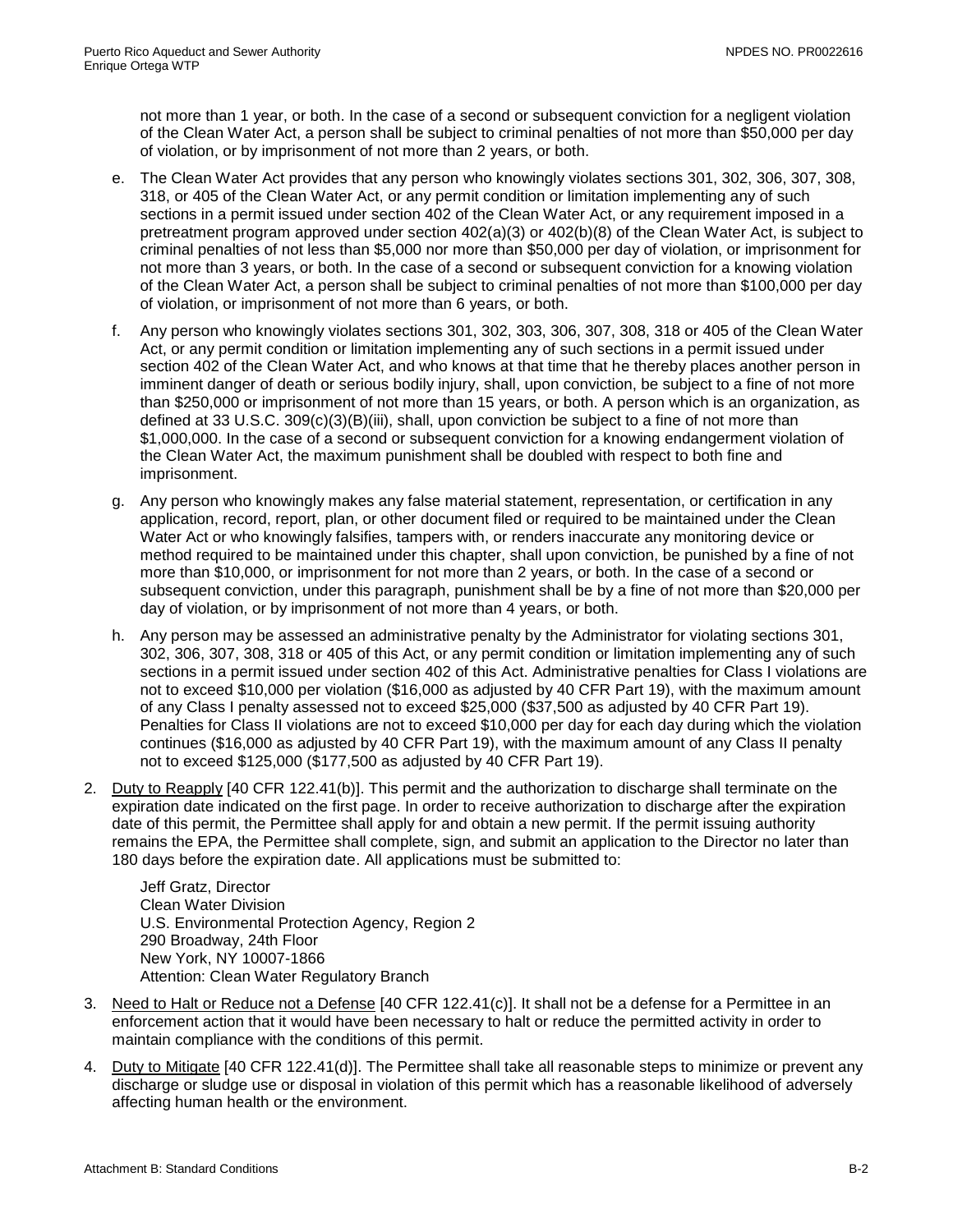- 5. Proper operation and maintenance [40 CFR 122.41(e)]. The Permittee shall at all times properly operate and maintain all facilities and systems of treatment and control (and related appurtenances) which are installed or used by the Permittee to achieve compliance with the conditions of this permit. Proper operation and maintenance also includes adequate laboratory controls and appropriate quality assurance procedures. This provision requires the operation of back up or auxiliary facilities or similar systems which are installed by a Permittee only when the operation is necessary to achieve compliance with the conditions of the permit.
- 6. Permit actions [40 CFR 122.41(f)]. This permit may be modified, revoked and reissued, or terminated during its term pursuant to 40 CFR Part 122, Subpart D. The filing of a request by the Permittee for a permit modification, revocation and reissuance, or termination, or a notification of planned changes or anticipated noncompliance does not stay any permit condition.
- 7. Property rights [40 CFR 122.41(g)]. This permit does not convey any property rights of any sort, or any exclusive privileges.
- 8. Duty to provide information [40 CFR 122.41(h)]. The Permittee shall furnish to the Director, within a reasonable time, any information which the Director may request to determine whether cause exists for modifying, revoking and reissuing, or terminating this permit, or to determine compliance with this permit. The Permittee shall also furnish to the Director, upon request, copies of records required to be kept by this permit.
- 9. Inspection and Entry [40 CFR 122.41(i)]. The Permittee shall allow the Director, or an authorized representative (including an authorized contractor acting as a representative of the Administrator), upon presentation of credentials and other documents as may be required by law, to:
	- a. Enter upon the Permittee's premises where a regulated facility or activity is located or conducted, or where records must be kept under the conditions of this permit;
	- b. Have access to and copy, at reasonable times, any records that must be kept under the conditions of this permit;
	- c. Inspect at reasonable times any facilities, equipment (including monitoring and control equipment), practices, or operations regulated or required under this permit; and
	- d. Sample or monitor at reasonable times, for the purposes of assuring permit compliance or as otherwise authorized by the Clean Water Act, any substances or parameters at any location.
- 10. Monitoring and records [40 CFR 122.41(j)].
	- a. Samples and measurements taken for the purpose of monitoring shall be representative of the monitored activity.
	- b. Except for records of monitoring information required by this permit related to the Permittee's sewage sludge use and disposal activities, which shall be retained for a period of at least five years (or longer as required by 40 CFR Part 503), the Permittee shall retain records of all monitoring information, including all calibration and maintenance records and all original strip chart recordings for continuous monitoring instrumentation, copies of all reports required by this permit, and records of all data used to complete the application for this permit, for a period of at least 3 years from the date of the sample, measurement report or application. This period may be extended by request of the Director at any time.
	- c. Records of monitoring information shall include:
		- 1) The date, exact place, and time of sampling or measurements;
		- 2) The individual(s) who performed the sampling or measurements;
		- 3) The date(s) analyses were performed;
		- 4) The individual(s) who performed the analyses;
		- 5) The analytical techniques or methods used; and
		- 6) The results of such analyses.
	- d. Monitoring must be conducted according to test procedures approved under 40 CFR Part 136 and any subsequent changes to the methods contained therein unless another method is required under 40 CFR subchapters N or O.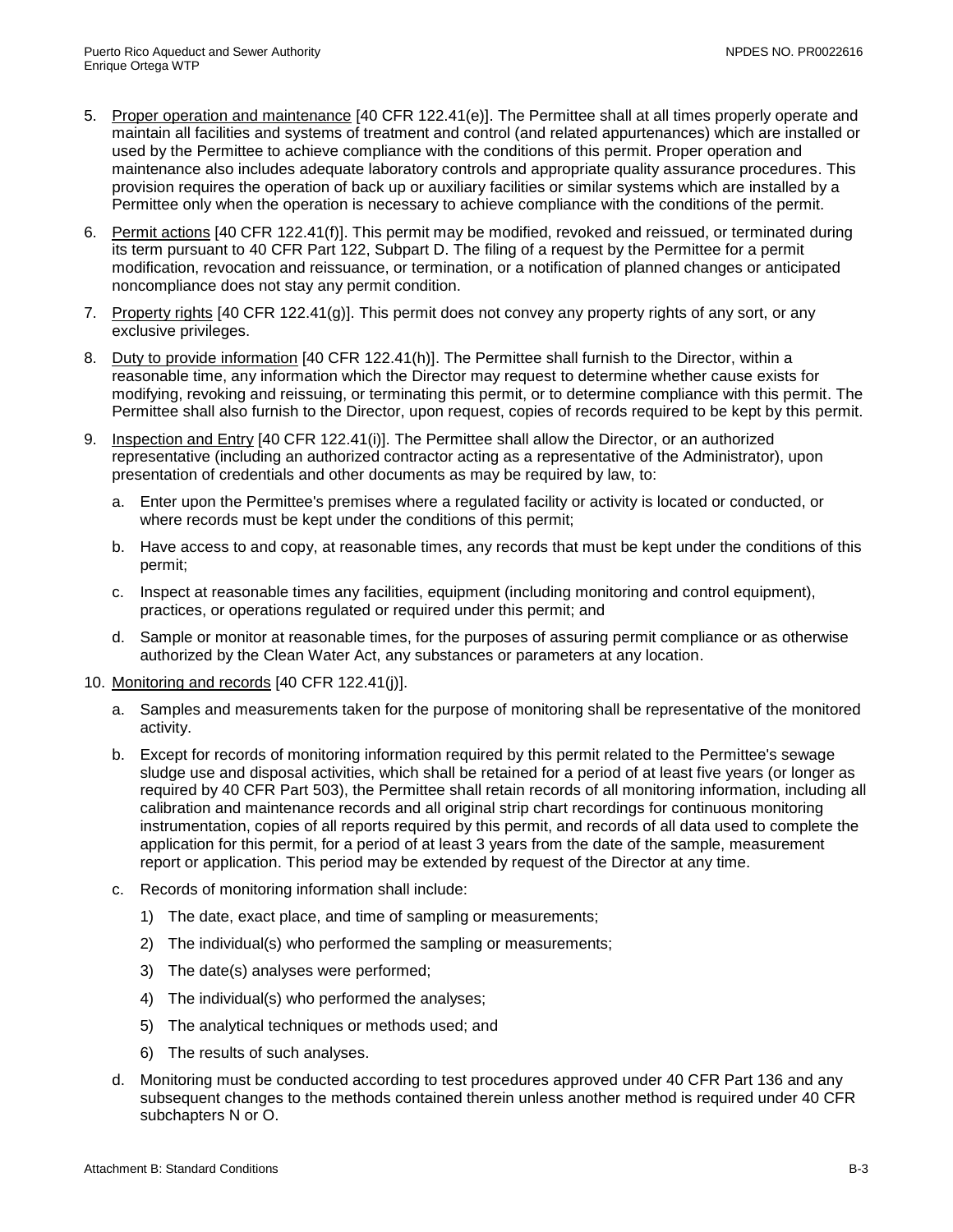- e. The Clean Water Act provides that any person who falsifies, tampers with, or knowingly renders inaccurate any monitoring device or method required to be maintained under this permit shall, upon conviction, be punished by a fine of not more than \$10,000, or by imprisonment for not more than 2 years, or by both. If a conviction of a person is for a violation committed after a first conviction of such person under this paragraph, punishment is a fine of not more than \$20,000 per day of violation, or by imprisonment of not more than four years, or both. [See U.S.C. 1319(c)(4)].
- 11. Signatory requirements [40 CFR 122.41(k)]. All applications, reports, or information submitted to the Director shall be signed and certified. (See 40 CFR 122.22)
	- a. Applications. All permit applications shall be signed as follows:
		- 1) For a corporation. By a responsible corporate officer. For the purpose of this section, a responsible corporate officer means: (i) A president, secretary, treasurer, or vice-president of the corporation in charge of a principal business function, or any other person who performs similar policy- or decisionmaking functions for the corporation, or (ii) the manager of one or more manufacturing, production, or operating facilities, provided, the manager is authorized to make management decisions which govern the operation of the regulated facility including having the explicit or implicit duty of making major capital investment recommendations, and initiating and directing other comprehensive measures to assure long term environmental compliance with environmental laws and regulations; the manager can ensure that the necessary systems are established or actions taken to gather complete and accurate information for permit application requirements; and where authority to sign documents has been assigned or delegated to the manager in accordance with corporate procedures.

Note: EPA does not require specific assignments or delegations of authority to responsible corporate officers identified in 40 CFR 122.22(a)(1)(i). EPA will presume that these responsible corporate officers have the requisite authority to sign permit applications unless the corporation has notified the Director to the contrary. Corporate procedures governing authority to sign permit applications may provide for assignment or delegation to applicable corporate positions under 40 CFR 122.22(a)(1)(ii) rather than to specific individuals.

- 2) For a partnership or sole proprietorship. By a general partner or the proprietor, respectively; or
- 3) For a municipality, state, federal, or other public agency. By either a principal executive officer or ranking elected official. For purposes of this section, a principal executive officer of a federal agency includes: a) The chief executive officer of the agency, or b) a senior executive officer having responsibility for the overall operations of a principal geographic unit of the agency (e.g., Regional Administrators of EPA).
- b. All reports required by permits, and other information requested by the Director shall be signed by a person described in paragraph 11.a of Part II.B, or by a duly authorized representative of that person. A person is a duly authorized representative only if:
	- 1) The authorization is made in writing by a person described in paragraph 11.a;
	- 2) The authorization specifies either an individual or a position having responsibility for the overall operation of the regulated facility or activity such as the position of plant manager, operator of a well or a well field, superintendent, position of equivalent responsibility, or an individual or position having overall responsibility for environmental matters for the company, (A duly authorized representative may thus be either a named individual or any individual occupying a named position.) and,
	- 3) The written authorization is submitted to the Regional Administrator, U.S. Environmental Protection Agency, Region 2, 290 Broadway, New York, NY 10007-1866, Attention: Compliance Assistance Program Support Branch, and to EQB.
- c. Changes to authorization. If an authorization under paragraph 11.b of Part II.B is no longer accurate because a different individual or position has responsibility for the overall operation of the facility, a new authorization satisfying the requirements of paragraph 11.b of Part II.B must be submitted to the Director prior to or together with any reports, information, or applications to be signed by an authorized representative.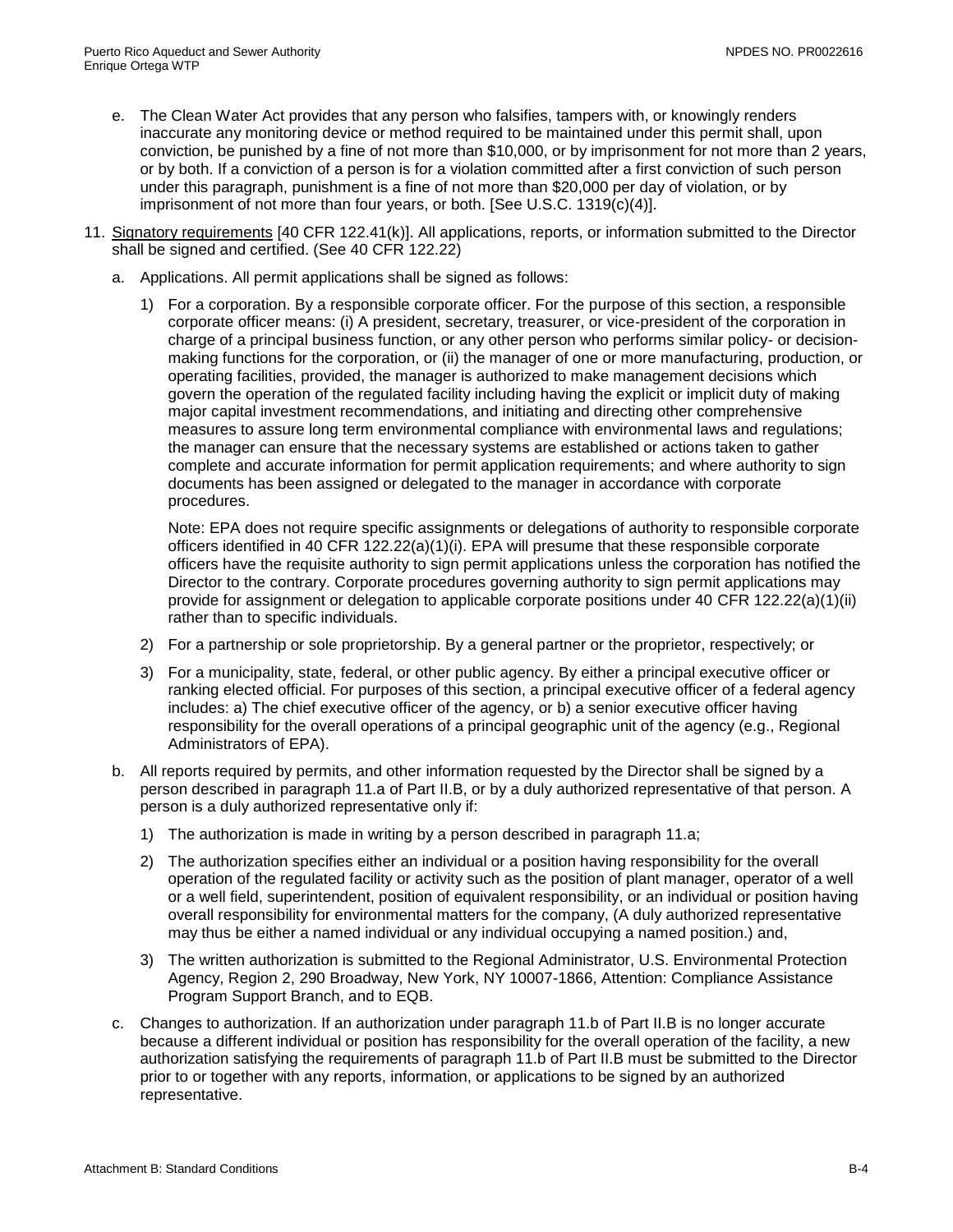d. Certification. Any person signing a document under paragraph 11.a or 11.b of Part II.B shall make the following certification:

I certify under penalty of law that this document and all attachments were prepared under my direction or supervision in accordance with a system designed to assure that qualified personnel properly gather and evaluate the information submitted. Based on my inquiry of the person or persons who manage the system, or those persons directly responsible for gathering the information, the information submitted is, to the best of my knowledge and belief, true, accurate, and complete. I am aware that there are significant penalties for submitting false information, including the possibility of fine and imprisonment for knowing violations.

- e. The Clean Water Act provides that any person who knowingly makes any false material statement, representation, or certification in any record or other document submitted or required to be maintained under this permit, including monitoring reports or reports of compliance or noncompliance shall, upon conviction, be punished by a fine of not more than \$10,000 per violation, or by imprisonment for not more than 6 months per violation, or by imprisonment for not more than 6 months per violation, or by both. If a conviction is for a violation committed after a first conviction of such person under this paragraph, punishment shall be by a fine of not more than \$20,000 per day of violation, or by imprisonment of not more than four years, or both. (See CWA section 309.c.4).
- 12. Reporting Requirements [40 CFR 122.41(l)].
	- a. Planned changes. The Permittee shall give notice to the Director as soon as possible of any planned physical alterations or additions to the permitted facility. Notice is required only when:
		- 1) The alteration or addition to a permitted facility may meet one of the criteria for determining whether a facility is a new source in 40 CFR 122.29(b);
		- 2) The alteration or addition could significantly change the nature or increase the quantity of pollutants discharged. This notification applies to pollutants which are subject neither to effluent limitations in the permit, nor to notification requirements under paragraph 4.a of Part I.B (40 CFR 122.42(a)(1)); or
		- 3) The alteration or addition results in a significant change in the Permittee's sludge use or disposal practices, and such alteration, addition, or change may justify the application of permit conditions that are different from or absent in the existing permit, including notification of additional use or disposal sites not reported during the permit application process or not reported pursuant to an approved land application plan.
	- b. Anticipated noncompliance. The Permittee shall give advance notice to the Director of any planned changes in the permitted facility or activity which may result in noncompliance with permit requirements.
	- c. Transfers. This permit is not transferable to any person except after notice to the Director. The Director may require modification or revocation and reissuance of the permit to change the name of the Permittee and incorporate such other requirements as may be necessary under the Clean Water Act. (See 40 CFR 122.61; in some cases, modification or revocation and reissuance is mandatory.)
	- d. Monitoring reports. Monitoring results shall be reported at the intervals specified in Part III of this permit.
		- 1) Monitoring results shall be reported on a Discharge Monitoring Report (DMR) or forms provided or specified by the Director for reporting results of monitoring of sludge use or disposal practices.
		- 2) If the Permittee monitors any pollutant more frequently than required by the permit using test procedures approved under 40 CFR Part 136, or another method required for an industry-specific waste stream under 40 CFR subchapters N or O, the results of such monitoring shall be included in the calculation and reporting of the data submitted in the DMR or sludge reporting form specified by the Director.
		- 3) Calculations for all limitations which require averaging of measurements shall utilize an arithmetic mean unless otherwise specified by the Director in the permit.
	- e. Compliance Schedules. Reports of compliance or noncompliance with, or any progress reports on, interim and final requirements contained in any compliance schedule of this permit shall be submitted no later than 14 days following each schedule date.
	- f. Twenty four hour reporting.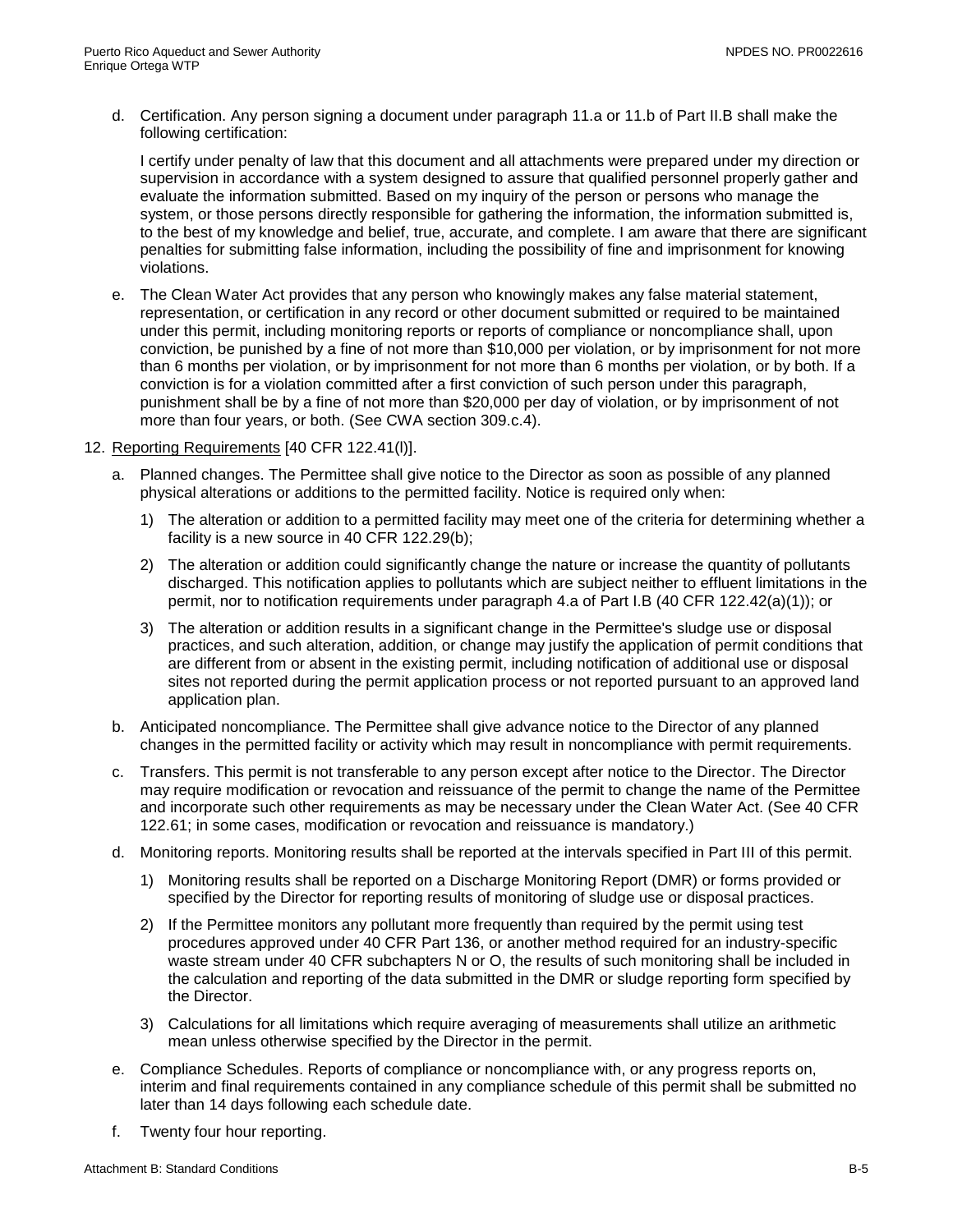- 1) The Permittee shall report any noncompliance which may endanger health or the environment. Any information shall be provided orally within 24 hours from the time the Permittee becomes aware of the circumstances to EPA Region 2, Caribbean Environmental Protection Division at (787) 977-5870 and State Director. A written submission shall also be provided within 5 days of the time the Permittee becomes aware of the circumstances. The written submission shall contain a description of the noncompliance and its cause; the period of noncompliance, including exact dates and times, and if the noncompliance has not been corrected, the anticipated time it is expected to continue; and steps taken or planned to reduce, eliminate, and prevent reoccurrence of the noncompliance.
- 2) The following shall be included as information which must be reported within 24 hours under this paragraph.
	- a) Any unanticipated bypass (see 13 below) which exceeds any effluent limitation in the permit. [See 40 CFR 122.41(g)].
	- b) Any upset (see 14 below) which exceeds any effluent limitation in the permit.
	- c) Violation of a maximum daily discharge limitation for any of the pollutants listed by the Director in the permit to be reported within 24 hours. (See 40 CFR 122.44(g)).
- 3) The Director may waive the written report on a case by case basis for reports under paragraph 12.f.(2) of Part II.B if the oral report has been received within 24 hours.
- g. Other noncompliance. The Permittee shall report all instances of noncompliance not reported under paragraphs 12.d, e, and f of Part II.B, at the time the monitoring reports are submitted. The reports shall contain the information listed in paragraph 12.f of Part II.B.
- h. Other information. Where the Permittee becomes aware that it failed to submit any relevant facts in a permit application, or submitted incorrect information in a permit application or in any report to the Director, it shall promptly submit such facts or information.
- 13. Bypass [40 CFR 122.41(m)].
	- a. Bypass not exceeding limitations. The Permittee may allow any bypass to occur which does not cause effluent limitations to be exceeded, but only if it also is for essential maintenance to assure efficient operation. These bypasses are not subject to the provisions of paragraphs 13.b. and 13.c of Part II.B.
	- b. Notice.
		- 1) Anticipated bypass. If the Permittee knows in advance of the need for a bypass, it shall submit prior notice, if possible at least ten days before the date of the bypass.
		- 2) Unanticipated bypass. The Permittee shall submit notice of an unanticipated bypass as required in paragraph 12.f of Part II.B (24-hour notice).
	- c. Prohibition of bypass.
		- 1) Bypass is prohibited, and the Director may take enforcement action against a Permittee for bypass, unless:
			- a) Bypass was unavoidable to prevent loss of life, personal injury, or severe property damage;
			- b) There were no feasible alternatives to the bypass, such as the use of auxiliary treatment facilities, retention of untreated wastes, or maintenance during normal periods of equipment downtime. This condition is not satisfied if adequate back up equipment should have been installed in the exercise of reasonable engineering judgment to prevent a bypass which occurred during normal periods of equipment downtime or preventive maintenance; and
			- c) The Permittee submitted notices as required under paragraph 13.b of Part II.B.
		- 2) The Director may approve an anticipated bypass, after considering its adverse effects, if the Director determines that it will meet the three conditions listed above in paragraph 13.b.(1) of Part II.B.
- 14. Upset [40 CFR 122.41(n)].
	- a. Effect of an upset. An upset constitutes an affirmative defense to an action brought for noncompliance with such technology-based permit effluent limitations if the requirements of paragraph 14.(b) of Part II.B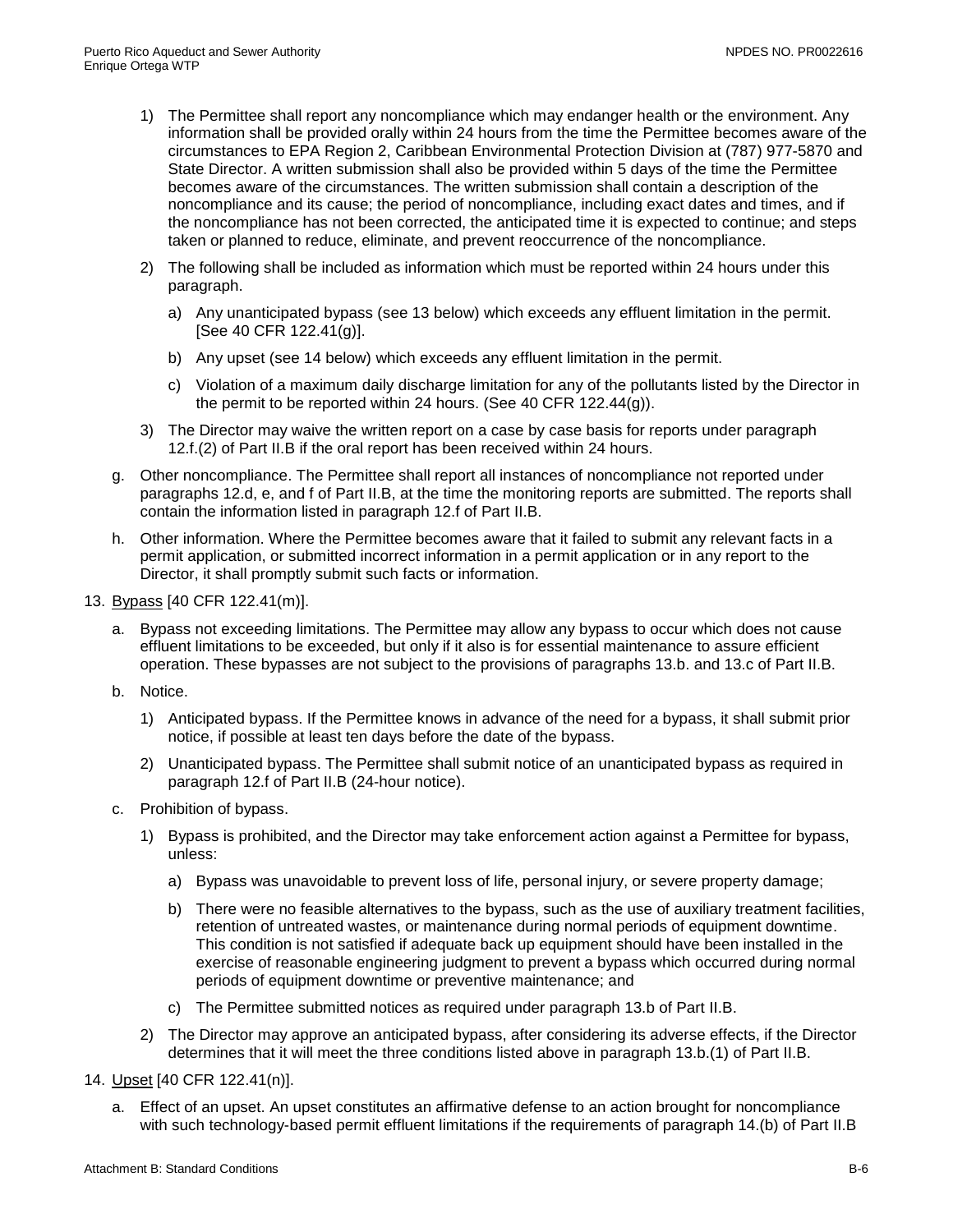are met. No determination made during administrative review of claims that noncompliance was caused by upset, and before an action for noncompliance, is final administrative action subject to judicial review.

- b. Conditions necessary for a demonstration of upset. A Permittee who wishes to establish the affirmative defense of upset shall demonstrate, through properly signed, contemporaneous operating logs, or other relevant evidence that:
	- 1) An upset occurred and that the Permittee can identify the cause(s) of the upset;
	- 2) The permitted facility was at the time being properly operated;
	- 3) The Permittee submitted notice of the upset as required in paragraph 12.f.(2)(b) of Part II.B (24 hour notice); and
	- 4) The Permittee complied with any remedial measures required under paragraph 4 of Part II.B (duty to mitigate).
- c. Burden of proof. In any enforcement proceeding the Permittee seeking to establish the occurrence of an upset has the burden of proof.
- 15. Removed substances (33 U.S.C. 1311). Pursuant to section 301 of the Clean Water Act, solids, sludges, filter backwash or other pollutants removed in the course of treatment or control of wastewaters and/or the treatment of intake waters shall be disposed of in a manner such as to prevent any pollutant from such materials from entering navigable waters. The following data shall be reported together with the monitoring data required in paragraph 2 of Part I.B:
	- a. The sources of the materials to be disposed of;
	- b. The approximate volumes and weights;
	- c. The method by which they were removed and transported; and
	- d. Their final disposal locations.
- 16. Oil and hazardous substance liability (33 U.S.C. 1321). The imposition of responsibilities upon, or the institution of any legal action against the Permittee under CWA section 311 shall be in conformance with regulations promulgated pursuant to Section 311 to discharges from facilities with NPDES permits.
- 17. Reopener clause for toxic effluent limitations [40 CFR 122.44(B)(1)]. Other effluent limitations and standards under CWA sections 301, 302, 303, 307, 318 and 405. If any applicable toxic effluent standard or prohibition (including any schedule of compliance specified in such effluent standard or prohibition) is promulgated under CWA section 307(a) for a toxic pollutant and that standard or prohibition is more stringent than any limitation on the pollutant in the permit, the Director shall institute proceedings under these regulations to modify or revoke and reissue the permit to conform to the toxic effluent standard or prohibition. See also 40 CFR 122.41(a).
- 18. State laws (33 U.S.C. 1370). Nothing in this permit shall be construed to preclude the institution of any legal action or relieve the Permittee from any responsibilities, liabilities, or penalties established pursuant to any applicable state law or regulation under authority preserved by CWA section 510. The issuance of this permit does not preempt any duty to obtain state or local assent required by law for the discharge.
- 19. Availability of information (33 U.S.C. 1318). (CWA section 308)
	- a. NPDES permits, effluent data, and information required by NPDES application forms provided by the Director under 40 CFR 122.21 (including information submitted on the forms themselves and any attachments used to supply information required by the forms) shall be available for public inspection at the offices of the Regional Administrator and State Director.
	- b. In addition to the information set forth in subsection a., any other information submitted to EPA in accordance with the conditions of this permit shall be made available to the public without further notice unless a claim of business confidentiality is asserted at the time of submission in accordance with the procedures in 40 CFR Part 2 (Public Information).
	- c. If a claim of confidentiality is made for information other than that enumerated in subsection a., that information shall be treated in accordance with the procedures in 40 CFR Part 2. Only information